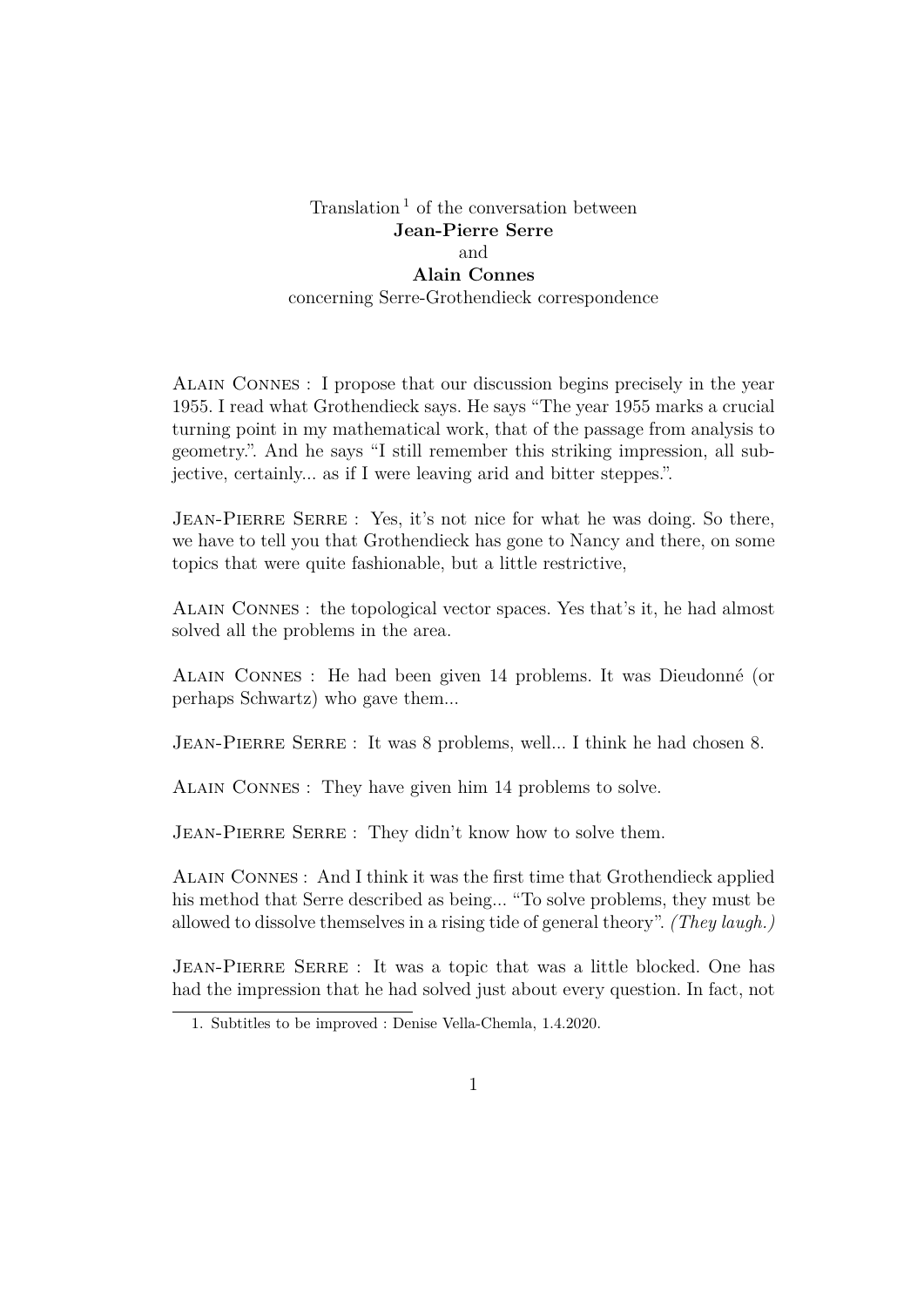quite true. There were counter-examples to find. There were pretty counterexamples, Banach... There were pretty good examples to find, but he did not find, but he had enough.

Alain Connes : So the question I asked myself because I looked at Grothendieck's thesis, I looked at his second thesis,

JEAN-PIERRE SERRE : What was it, so, the second thesis?

Alain Connes : It's very, very interesting. Grothendieck's second thesis was Sheaves theory.

Jean-Pierre Serre : Aaahhhh !

Alain Connes : So, this means finally, it's my conjecture, that the moment, he has bifurcated from the analysis, it was certainly what he wanted to do. And he must have wanted to fork. It was at the time of his second thesis, he was asked to exhibit...

JEAN-PIERRE SERRE : So, you have to explain what the second thesis is, because it no longer exists. At the time, when one was passing one's thesis, one had the main thesis done. And then the jury gave you another subject. It was a subject that was given to the person with his agreement, in general. It was going pretty well familiarly. That's often. But not always familiarly. So what ? The person in question was talking about half an hour or 20 minutes about this. And it was, it was very good. And I think that Grothendieck has had more or less to choose his subject. In addition, you see, the link with sheaves... What was said at this time is that we realized that his nuclear spaces theory was so good that you could make tensor products, Kunneth..., Kunneth's formula worked at such a point that I sold Grothendieck's theory to Bott, one or two years after. I told him "You know, you have a product of varieties, you must act as if it was a tensor product, and that's all ! Everything works.

Alain Connes : Yes. Not only that, absolutely, but the philosophical idea, in fact, that are behind the nuclear spaces is that they are finite-dimensional spaces. That is, in fact, that they behave like finite dimensional spaces.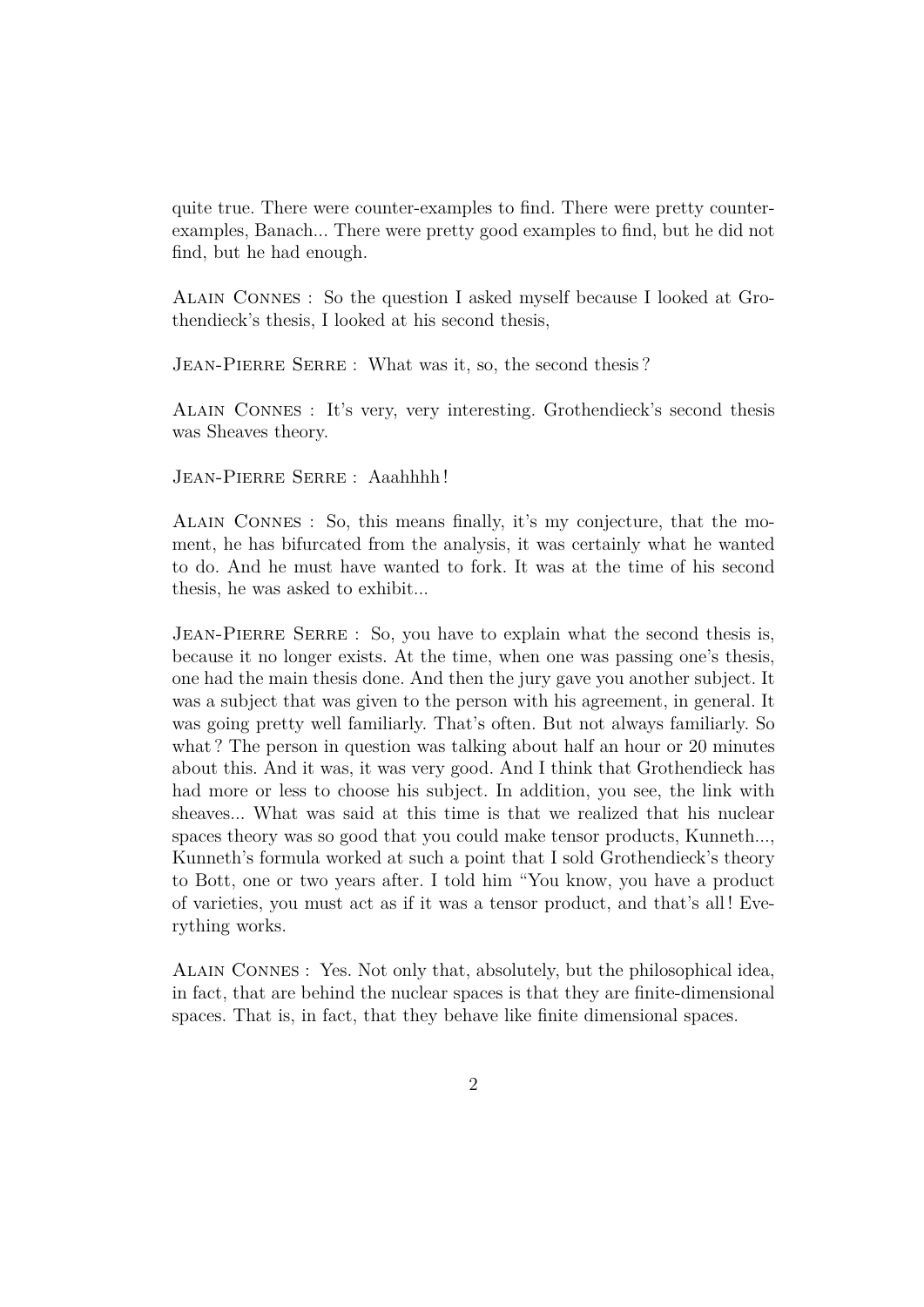JEAN-PIERRE SERRE : It's a little technical.

Alain Connes : It's a bit technical and we'll see.

JEAN-PIERRE SERRE : But he went very naturally to the theory of sheaves, first to the topology.

Alain Connes : So, the question I wanted to ask you about that, precisely, is when did Grothendieck come into the Bourbaki group ?

JEAN-PIERRE SERRE : Oh, it has been a little... I do not know. I am not sure of the date. And it's definitely after that.

Alain Connes : After that I wanted to know...

JEAN-PIERRE SERRE : Here you speak of 55, yes.

Alain Connes : Yes 55.

Jean-Pierre Serre : What is the year he went to Kansas ? Because the letter he sent me is on 55.

Alain Connes : the letter on the diplodocus homologicus ? He is talking about an annoying essay for Bourbaki.

Jean-Pierre Serre : So it was in 1955 he went to Kansas and I'll say he entered in Bourbaki in 1957, around 1957.

Alain Connes : Alright Alright.

JEAN-PIERRE SERRE : I do not know. He began reporting to Bourbaki. Huge reports, of course. Bourbaki, we are talking about Bourbaki together in 59. In 59, he certainly was there, but it seems to me that's it. I told him about Bourbaki in 58 *(he read letters in Correspondence book)*. In 58, I told him "the Bourbaki congress was very nice", so he could have been there. I think those 57 days, Bourbaki in fifties.

Alain Connes : What struck me a lot when I read the correspondence is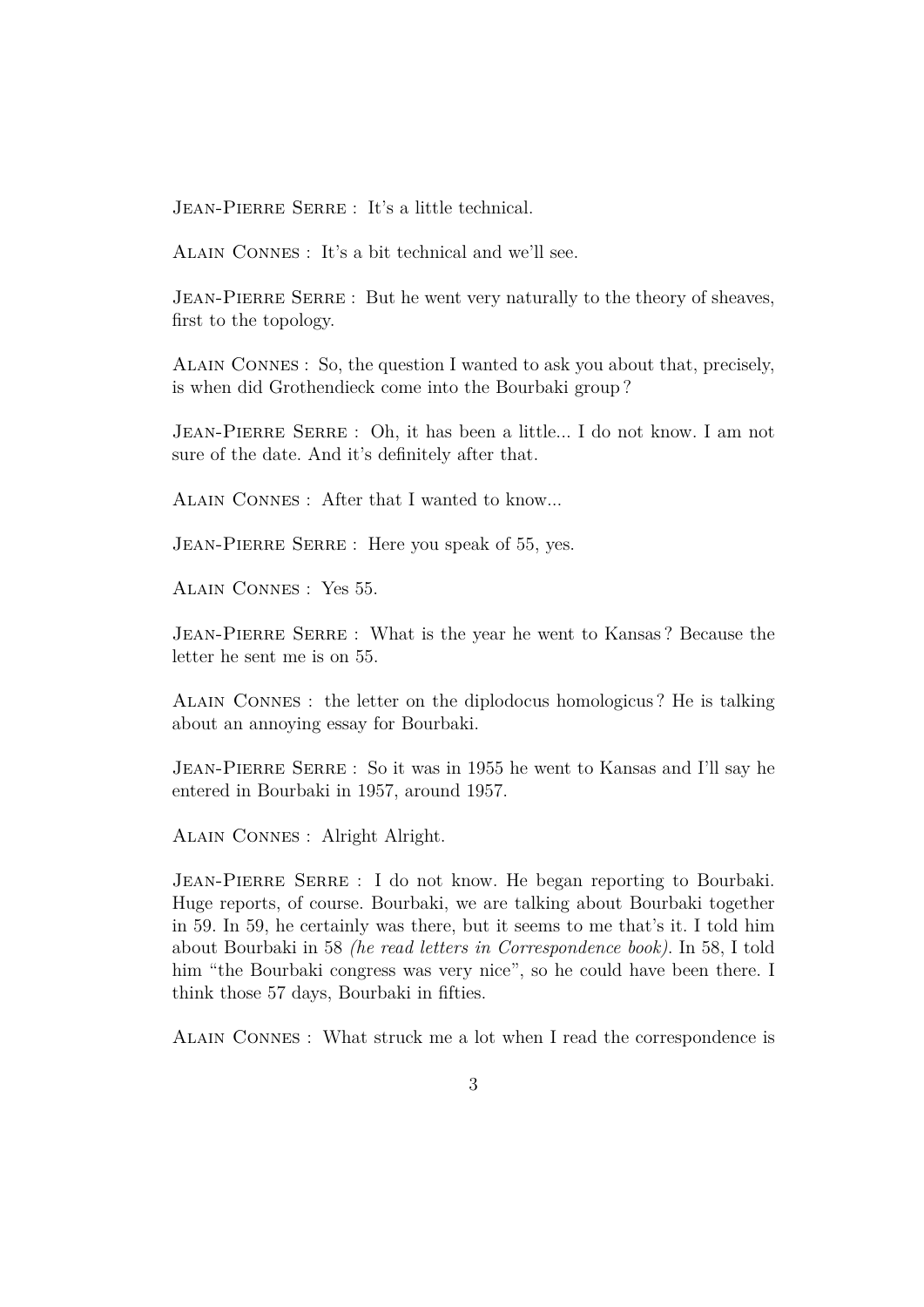really at least at the beginning, and then afterwards, I will talk about something else. But how does Grothendieck manage to gain your trust ? In a way, I think there is one point that strucked me a lot. This is the moment when he understands your duality through the Ext, that is to say, you tell him it's really hard-working (rupinant in french ?), true, but it's the trust between you two.

JEAN-PIERRE SERRE : This trust between us, it had come at least two years before you. I had gone to Nancy. Yes, I taught a little Rational Mechanics in Nancy *(laughing)*, but I had it in horror. I was also giving a topology seminar, I discussed somewhat with Grothendieck, I saw very closely his nuclear spaces, you see. It hit me a lot because this idea was very beautiful. It was very, very beautiful this idea concerning tensor products. So we were confident, we had already trusted for a long time.

Alain Connes : But at a mathematical level, there is already. from the beginning of the correspondence, there are several striking points that are, for example, his treatise on homological algebra, that is, the so-called Tohoku.

JEAN-PIERRE SERRE : It didn't interest me, because I considered it as more or less obvious.

Alain Connes : There was the Cartan - Eilenberg.

JEAN-PIERRE SERRE : For me, it was redaction. It was redaction for him too. It was the same. He says "To understand something, I need to write it. And for this, he wrote it, but for me, there was nothing original about it.

Alain Connes : , For me, there was something that strucked me a lot there.

JEAN-PIERRE SERRE : There were Axioms on abelian categories.

Alain Connes : Yes, there were Axioms on abelian categories, but not only. It's at the level of examples. Well, of course, the main example was the abelian groups'bundles,

Jean-Pierre Serre : It had not been done, but it was known that it was realisable.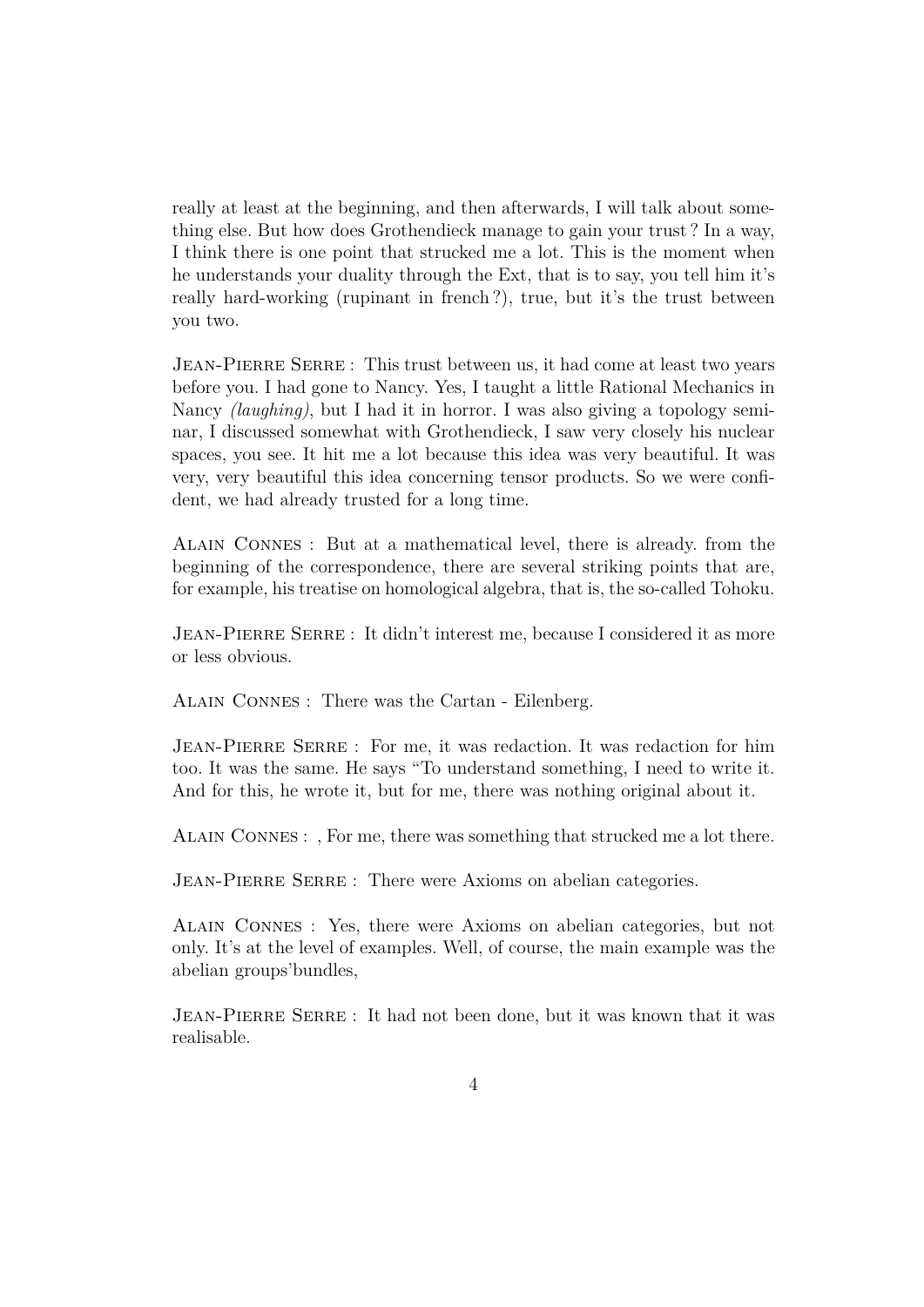Alain Connes : Of course it worked, okay. But hey, there was the nuance between the Cech's aspect to calculate the cohomology. But in fact, what strucked me a lot, I remember, when I read this article in detail, it was another example that looks like nothing, but I'll come back to that later. This is the example of what he called diagrams categories.

JEAN-PIERRE SERRE : Categories of...?

Alain Connes : ... of diagrams. It goes unnoticed.

JEAN-PIERRE SERRE : effectively.

Alain Connes : But now, I'm going to explain to you what it is and the role it played. I think afterwards, but it's also a conjecture. In fact, what is he doing ? He has a whole chapter on this example. And what does he say ?

JEAN-PIERRE SERRE : It's curious, I didn't remember that.

Alain Connes : He says you take a small category and you take the functors of this small category towards the abelian groups. It's a diagram category for him. And after that, he checks of course that yes, it's an abelian category, everything works, etc.

JEAN-PIERRE SERRE : Yes, indeed. It's an idea that was certainly not in the air.

Alain Connes : If you want, it's this part that interested me a lot as an innovative part, I will come back to this.

JEAN-PIERRE SERRE : But me, it didn't interest me because it was nothing concrete for me. He didn't calculate homotopy groups.

Alain Connes : I agree, of course, of course. But I'll come back to it later. In fact, so, I heard in one of the interviews that you gave that it makes you react when people think they're wrong when they talk about a revolution. about the theory of schemes, I think we agree, it was in the air. In fact, you think this idea goes back to Krull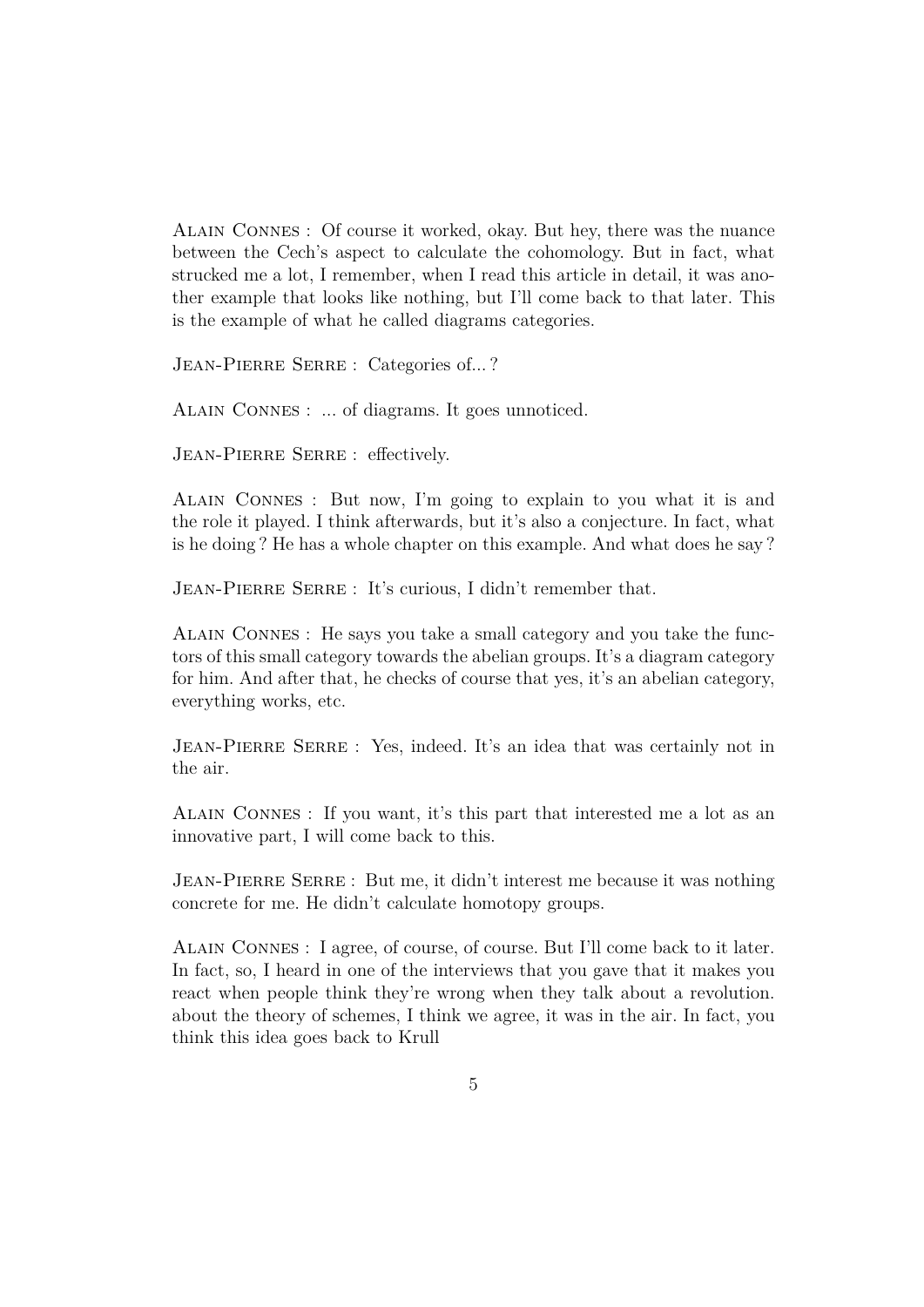JEAN-PIERRE SERRE : because Krull was an algebrist. We had the feeling that he guessed the geometry that was behind. And in any case, he built the Krull rings with localization.

Alain Connes : He built the localization that is essential yes,

JEAN-PIERRE SERRE : but he had not jumped the step to go to the projective. He was affine. The geometry when it stays affine, it stays glued.

Alain Connes : Of course, it does not work, it's not interesting enough. What also strucked me a lot, when I studied all that, is at what point Grothendieck came to an ideal world. Why ? Because Serre and several other people were giving a seminar in Princeton on schemes at the time and they wrote it, Dieudonné helped him to write a little bit.

JEAN-PIERRE SERRE : This is a little after... The beginning, it was purely the correspondence with me, when he was at Kansas, it was for him the net change. It was Kansas, he wrote to me. That's it and it gave the developments.

Alain Connes : Okay.

JEAN-PIERRE SERRE : And then after, he was recruited by Motchane. So I don't know how it works from the point of view of the dates

Alain Connes : It's in 58. It's recruitment by Motchane.

Jean-Pierre Serre : Although Kansas is in 55. There was an intermediary period. He was at the CNRS.

Alain Connes : So maybe, I do not know that.

Jean-Pierre Serre : So, I do not know, but he was stateless. It was not so simple for him.

Alain Connes : At the level of schemas. Well, it's clear. Also, the same, I mean, The matching is ideal at the motives'level. That's great because we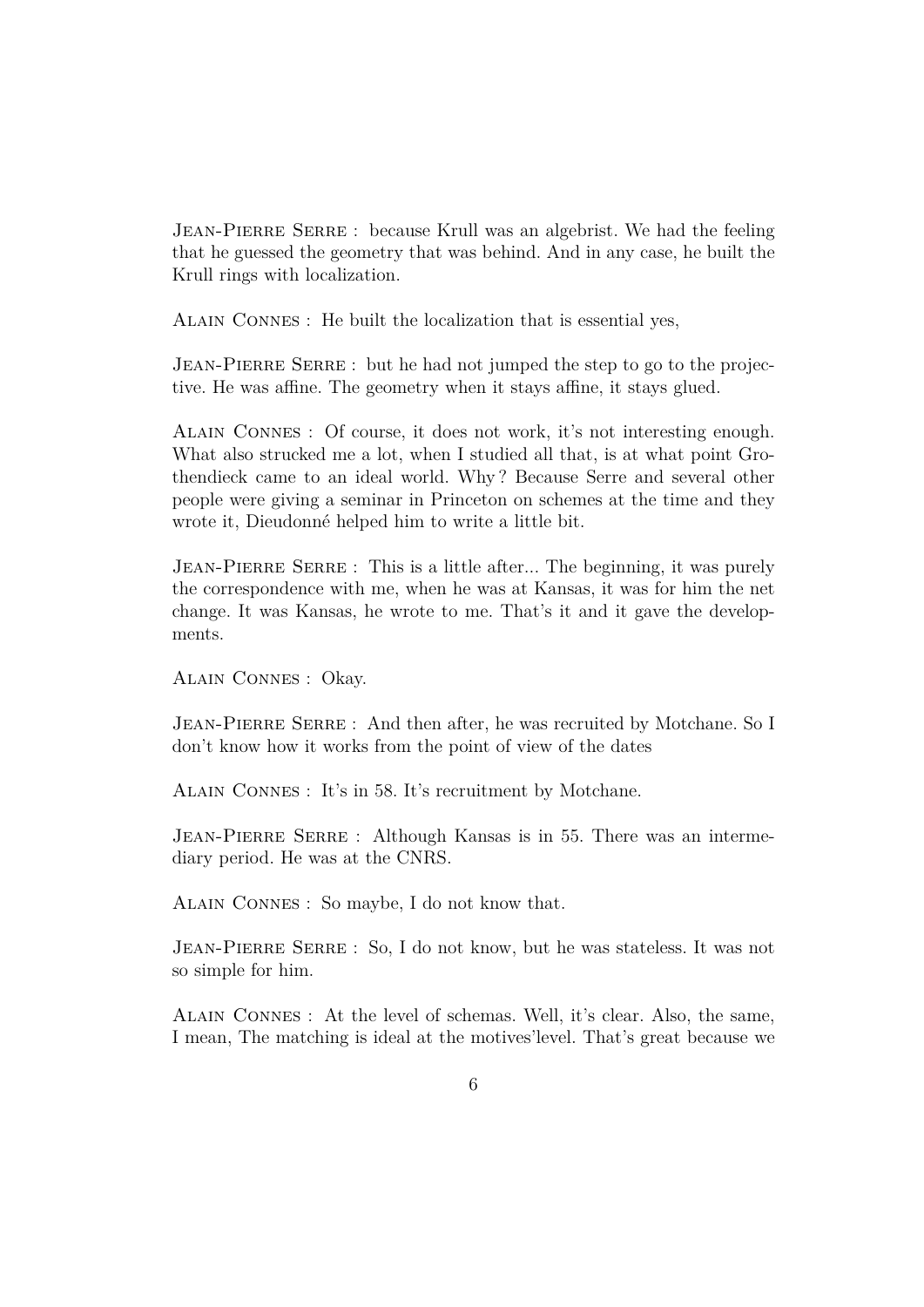see, in 64, in your correspondence, you talk about motives'metaphysics, etc.

JEAN-PIERRE SERRE : And what the correspondence does not show, is that in fact, a consequence of a lot of remarks he made. I told him "you know, between varieties, if we admit Weil's conjectures, cohomology cuts itself into pieces...". And things simmered in his skull, of course, but then he did something I could never have done myself. He had the idea to define this, with an extraordinary courage

Alain Connes : that characterized him.

JEAN-PIERRE SERRE : because I would have never thought that the algebraic cycles were strong enough to do that. He had the courage to start that. It may be wrong

Alain Connes : Perhaps. It's Hodge's conjecture.

JEAN-PIERRE SERRE : In any case, it was a good start,

Alain Connes : yes, it was a good start. And then, there is another absolutely essential part. And I'll tell you what I know. You will correct me. It's for etale cohomology. So what I've heard told, but I do not know if it's true. You corrected me. What I heard told is that you are the one who gave a seminar, at Chevalley Seminary

JEAN-PIERRE SERRE : Of course, all that is correct, yes.

Alain Connes : in 58. seminar in which you explained that to have locally trivial bundles in terms of algebraic groups, it was necessary to take etale coverings, and that at the exit of your seminar,

JEAN-PIERRE SERRE : it is exactly how... it's absolutely correct. I am still seeing myself, at the blackboard talking to Poincaré and at the end of the talk, Grothendieck telling me "it's going to make the Weil's cohomology." because it was called Weil's cohomology, cohomology that we wanted.

Alain Connes : Okay.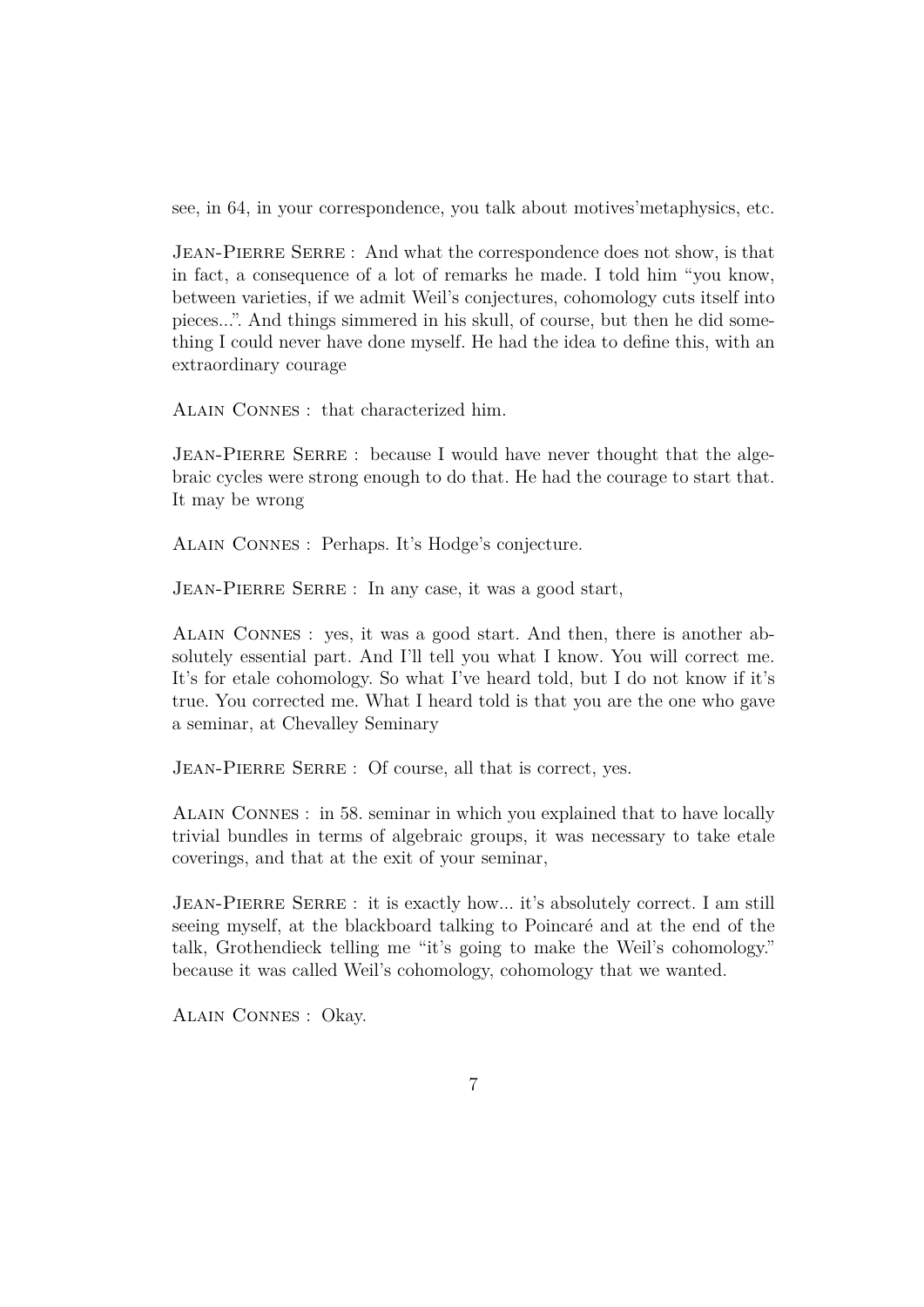JEAN-PIERRE SERRE : instantaneously because I had presented systematically, I made an  $H_0$ , well the  $H_0$ , it's obvious, I made the  $H_1$ , but I didn't have the intellectual courage to say "it could do an  $H_2$ ", since him, he said instantaneously. And it is perfectly correct. It's a legend that, for one time...

Alain Connes : The current passed, as we say.

JEAN-PIERRE SERRE : This thing made the thing, it triggered. And in some sense, you'll watch to the text I wrote, I wrote it this way, I wrote  $H_1$ . I had the good cohomology in dimension 1, it was my idea. I went out of the idea that the  $H_1$  of Zariski for coverings is ridiculous since we find NOTHING. So you put them by force in the machine and it makes that you obtain a good  $H_1$  but I didn't have the idea. If I had been answered on this, I would have said it was necessary to have new ideas in greater dimensions since him...

Alain Connes : He was convinced it would work for greater dimensions.

JEAN-PIERRE SERRE : He was of an extraordinary optimism.

Alain Connes : Often in the correspondence, we see at what point you gave him counter-examples. *(Laughs)*

Jean-Pierre Serre : But you know, Weil told me one day, it strucked me "It is the optimists who demonstrate theorems.

Alain Connes : Well, but you have not to be too optimistic. But he is surely right.

JEAN-PIERRE SERRE : So this legend is absolutely correct.

Alain Connes : So this is good. Then there is a notion that I would like to address. I think I know what will be your reaction.

Jean-Pierre Serre : So tell it anyway.

Alain Connes : Well, for me, one of the great discoveries of Grothendieck is the notion of topos.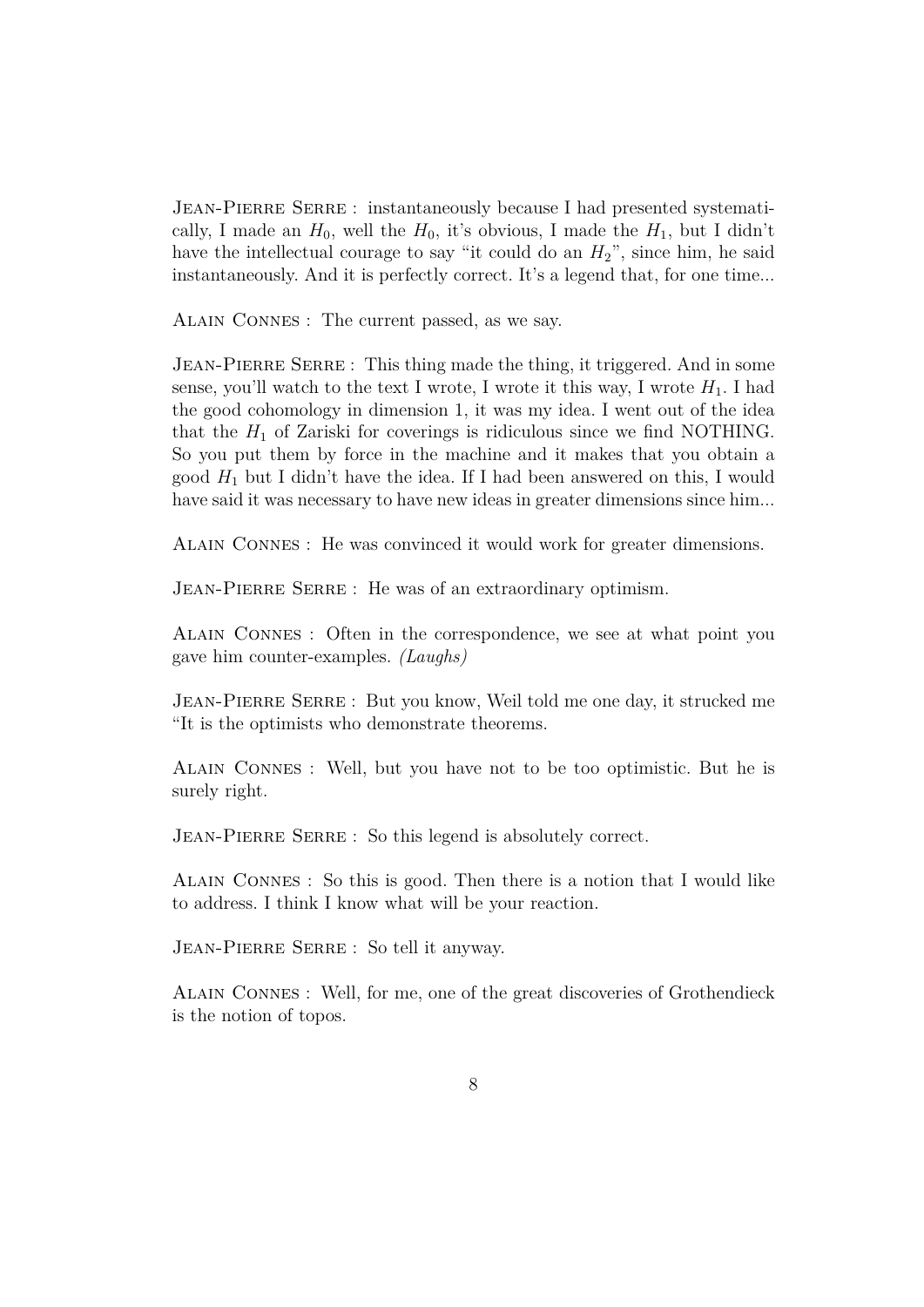JEAN-PIERRE SERRE : The notion of...?

Alain Connes : Topos.

JEAN-PIERRE SERRE : I don't even know what it is. I didn't really make the effort to understand exactly because as soon as there were categories in abundance, I stopped, I nearly blocked on those subjects.

Alain Connes : I must admit that I had exactly the same attitude until a few years ago and that finally, I think that it is a notion that one can appreciate only when one meets it independently.

JEAN-PIERRE SERRE : Yes, and I never needed it.

Alain Connes : Okay, so. So, in fact, if I ask you when Grothendieck invented toposes ?

JEAN-PIERRE SERRE : I do not know and I do not care. Not really.

Alain Connes : Yes, yes, yes, that's for sure.

JEAN-PIERRE SERRE : That does not tell me anything. I know one speaks a lot about this notion, it's fashionable, and all that. Okay, but it's exactly what I thought.

JEAN-PIERRE SERRE : It says nothing at all to me.

Alain Connes : There is another distinction. that you make in several interviews, which is a little like the distinction between, precisely, Grothendieck did between functional analysis and algebraic geometry. You make a small distinction between algebraic geometry and the theory of modular forms.

JEAN-PIERRE SERRE : It has a lot more charm to establish that. Here we go in a completely different, they are different directions and it's to say that Grothendieck even seems to be interested in the theories that were logically developing by themselves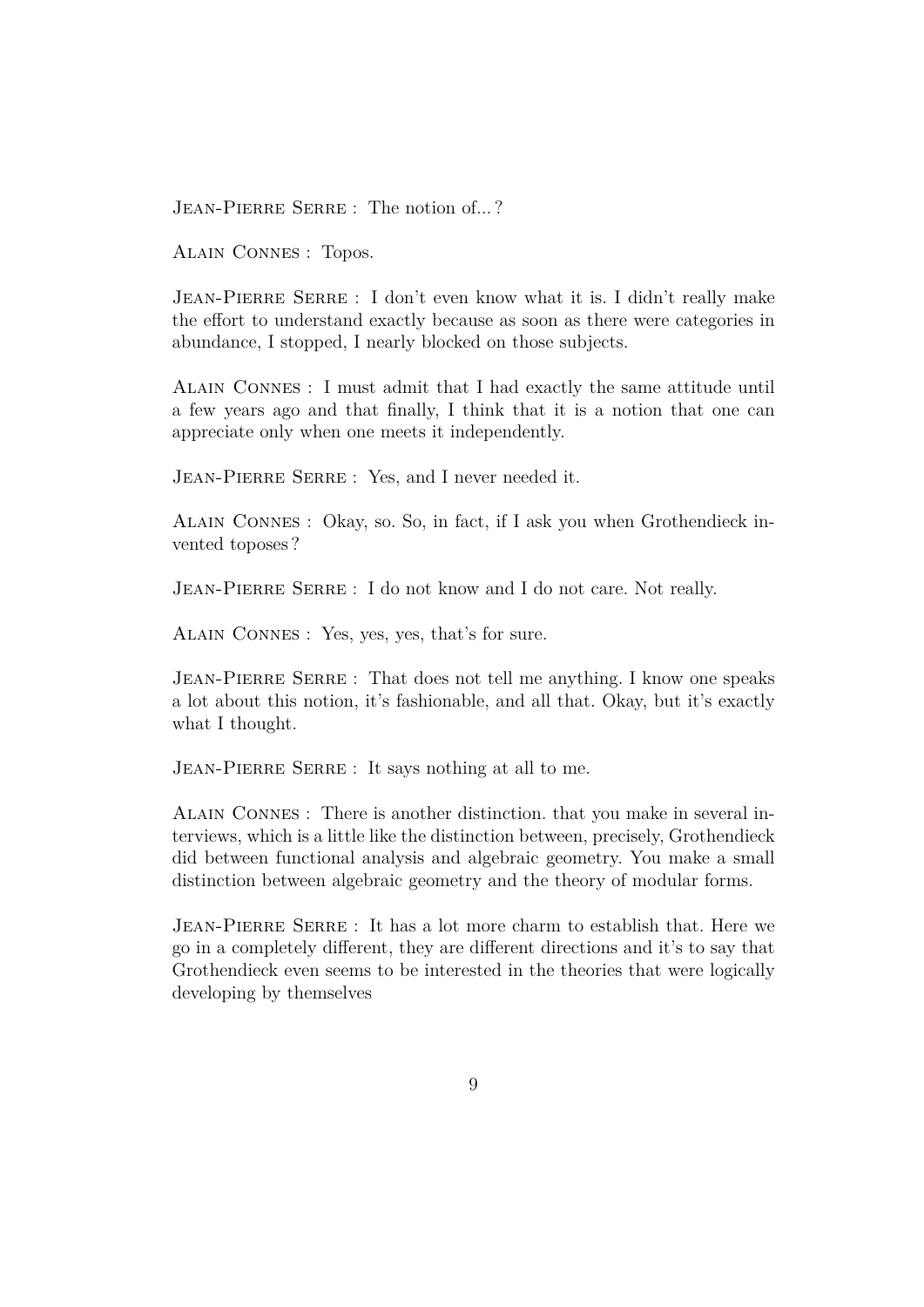Alain Connes : the rising tide of general theories.

Jean-Pierre Serre : However, one of the charms of modular forms and of Langlands program is that they are absolutely not logical at all. This is a brilliant idea that says that two things correspond one to the other.

Alain Connes : Finally, correspond.

JEAN-PIERRE SERRE : However, there is no reason a priori for this correspondance to occur And this, for me, has an irresistible charm. It has an absolutely incomparable charm compared to something that happens from little to little like that.

Alain Connes : I understand this very well.

JEAN-PIERRE SERRE : And that, for me, was incarnated in precise things with modular forms. My conjecture, for example on Galoisian representations, the conjecture on elliptic curves. All of this, for me, took shape. near 1967 ; 67, yes, It was a big year for me.

Alain Connes : Yes it's sure.

JEAN-PIERRE SERRE : For number theory, because that's the year when there was motives theory. I saw right away that the motives were related, you see.

Alain Connes : It's in 64, motives, already in the correspondence.

JEAN-PIERRE SERRE : But for me, it's only in 67 that I see it must be linked... Yes, because it's at this time that there was the Weil's article on elliptic curves.

Alain Connes : Oh yes, this is what we call Taniyama-Weil Conjecture

JEAN-PIERRE SERRE : that was confirming that elliptic curves would have to correspond to modular forms. It's just that until then, it was a kind of vague hope,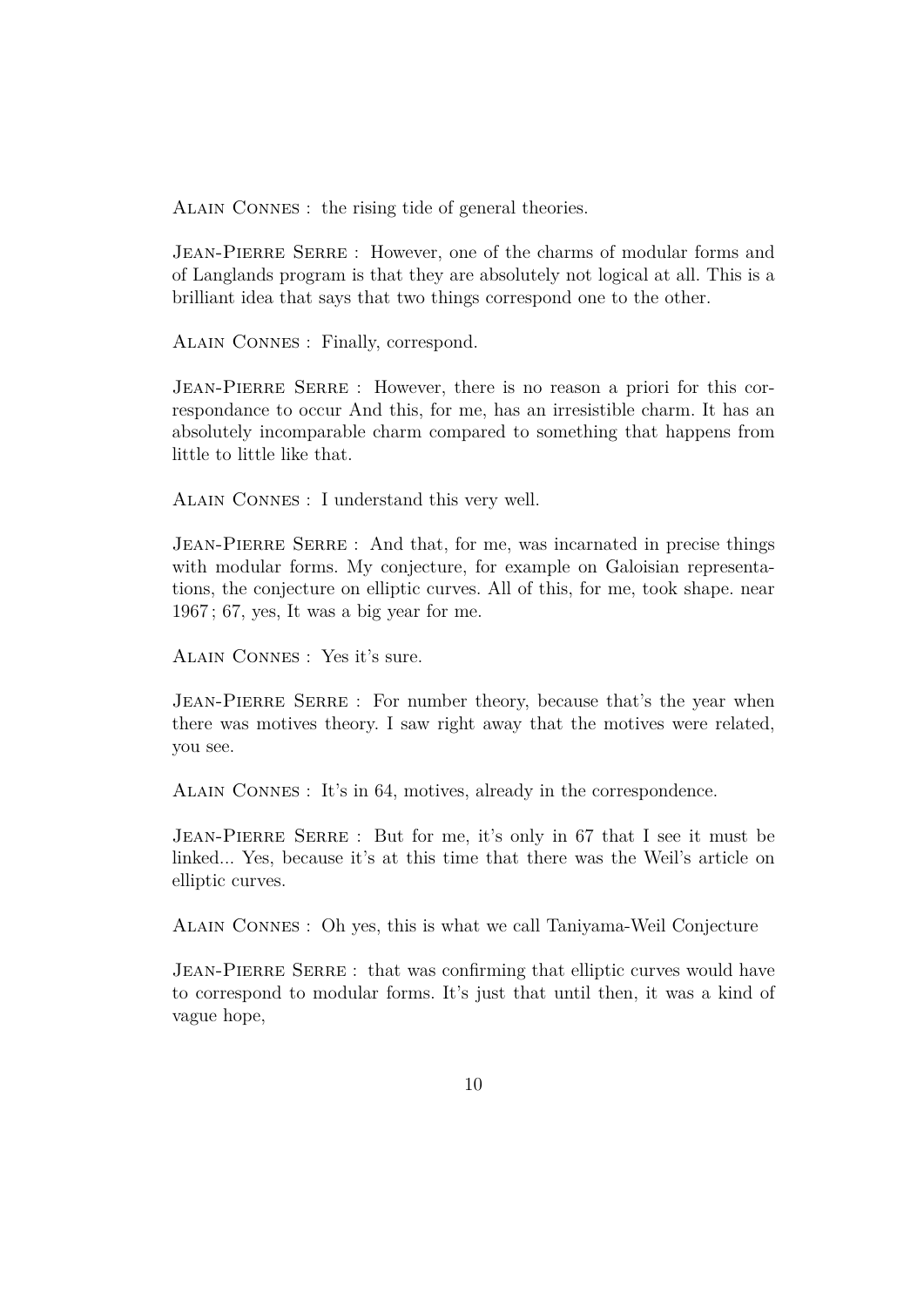Alain Connes : I understand, I agree

Jean-Pierre Serre : until that, it was not concrete. Weil didn't have the notion of conductor but nearly, but I had this notion so I can state more precisely the conjecture. So, she became absolutely convincing. It was incredible.

Alain Connes : Yes it's sure.

Jean-Pierre Serre : I told somewhere after discussion with Weil, I believe, I went home and watched. Oh, I knew there weren't elliptical curves with conductor 1. Oh yes, but there are no modular forms corresponding. Oh there are not also for 8 either. Ah, but it's particular. It was bright, you see ? And that's the kind of things absolutely not "Grothendieckian

Alain Connes : Of course, it's totally orthogonal. But that, it shows.

JEAN-PIERRE SERRE : And this makes me a lot more effect, you see.

Alain Connes : Of course, of course.

Jean-Pierre Serre : And at more basic levels, whenever there are matches that are a bit surprising, it touches me. Although Grothendieck, this disgusted him. He does not like it, he does not like it.

Alain Connes : Yes, all that, it comes out perfectly from the correspondence.

JEAN-PIERRE SERRE : It's a bit of a point of view. It's more romantic when you have things with no obvious relationship between them, and finally they are the same. It's just "a marriage was at sky. This is love at first sight.

Alain Connes : That's it. But precisely, we are getting closer to a period where, well, from 68, of this period a little cloudy for Grothendieck, we will talk less about mathematics.

JEAN-PIERRE SERRE : He is starting to leave maths in 68.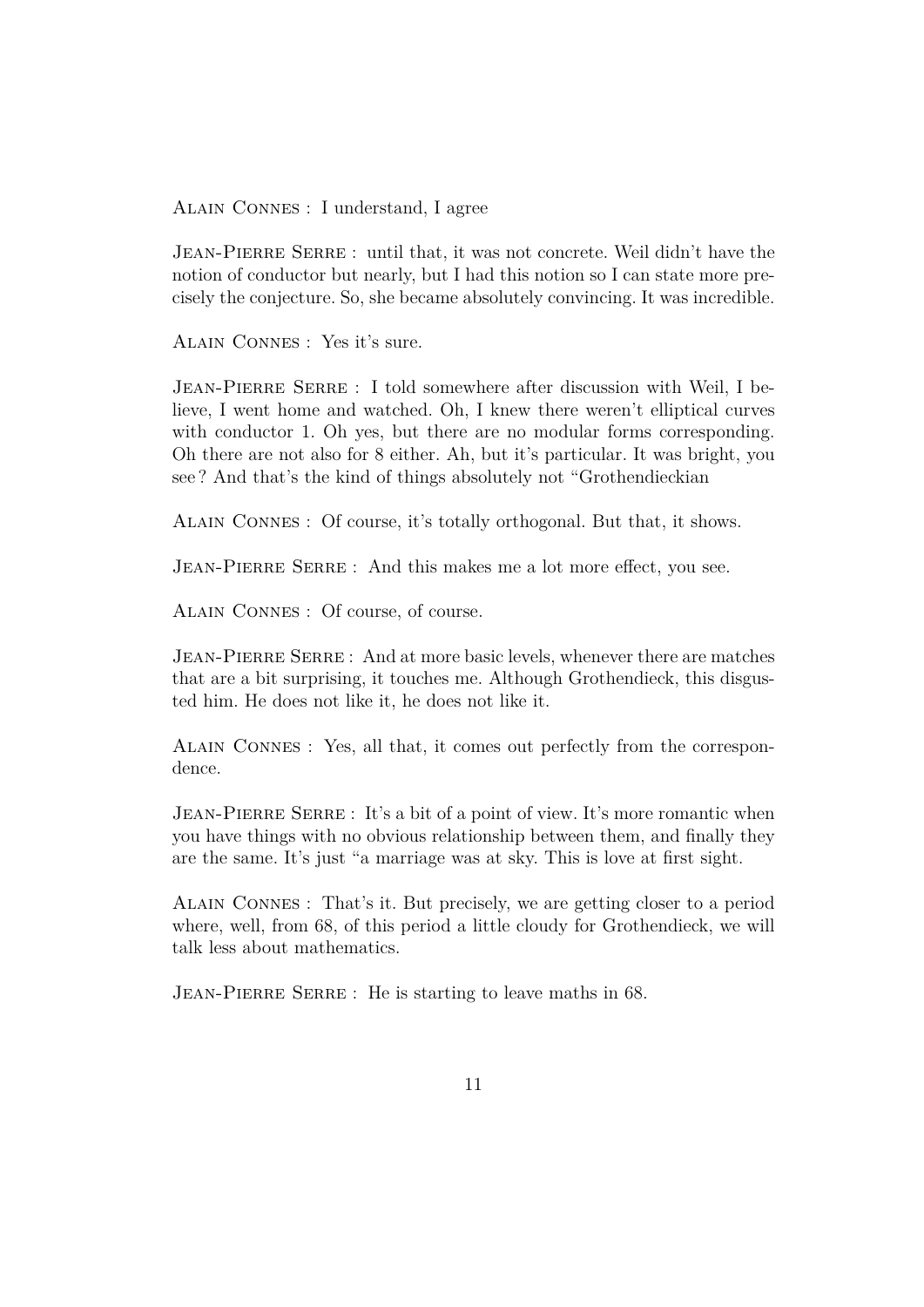Alain Connes : It is nearly in 70 that he leaved the IHES.

Jean-Pierre Serre : I don't remember dates.

Alain Connes : But in any case, he spent two years at College de France. It's you who invite him to College de France for 2 years.

JEAN-PIERRE SERRE : it was a pulpit for foreign scientists that was for a year initially. We renewed the national agreement the year after and we did not want to renew it after.

Alain Connes : Why ? Did he make enemies ? Do you mean he didn't behave correctly? What happened and...

Jean-Pierre Serre : This was not his place because, listen, he was spending his time, at that moment, saying that we had not to make science, that we had not to do maths, that it was time for ecology. So if he didn't want to make science, he had to go elsewhere. I was not happy anyway that the CNRS would have found a place for him, I feeled it was not good

Alain Connes : it was long after, CNRS.

JEAN-PIERRE SERRE : Not long time after, no.

Alain Connes : It's in 84.

Jean-Pierre Serre : But at that moment. At that moment, he played a pretty naughty game because he didn't want to make maths, but he wanted to get paid, he wanted to have a position, You see, it was... for someone who had principles.

Alain Connes : But was he doing his classes or not ? because...

JEAN-PIERRE SERRE : So You know the story of his courses in College, no?

Alain Connes : No, no, no. Absolutely not.

JEAN-PIERRE SERRE : The first year, there was no problem. He did a course.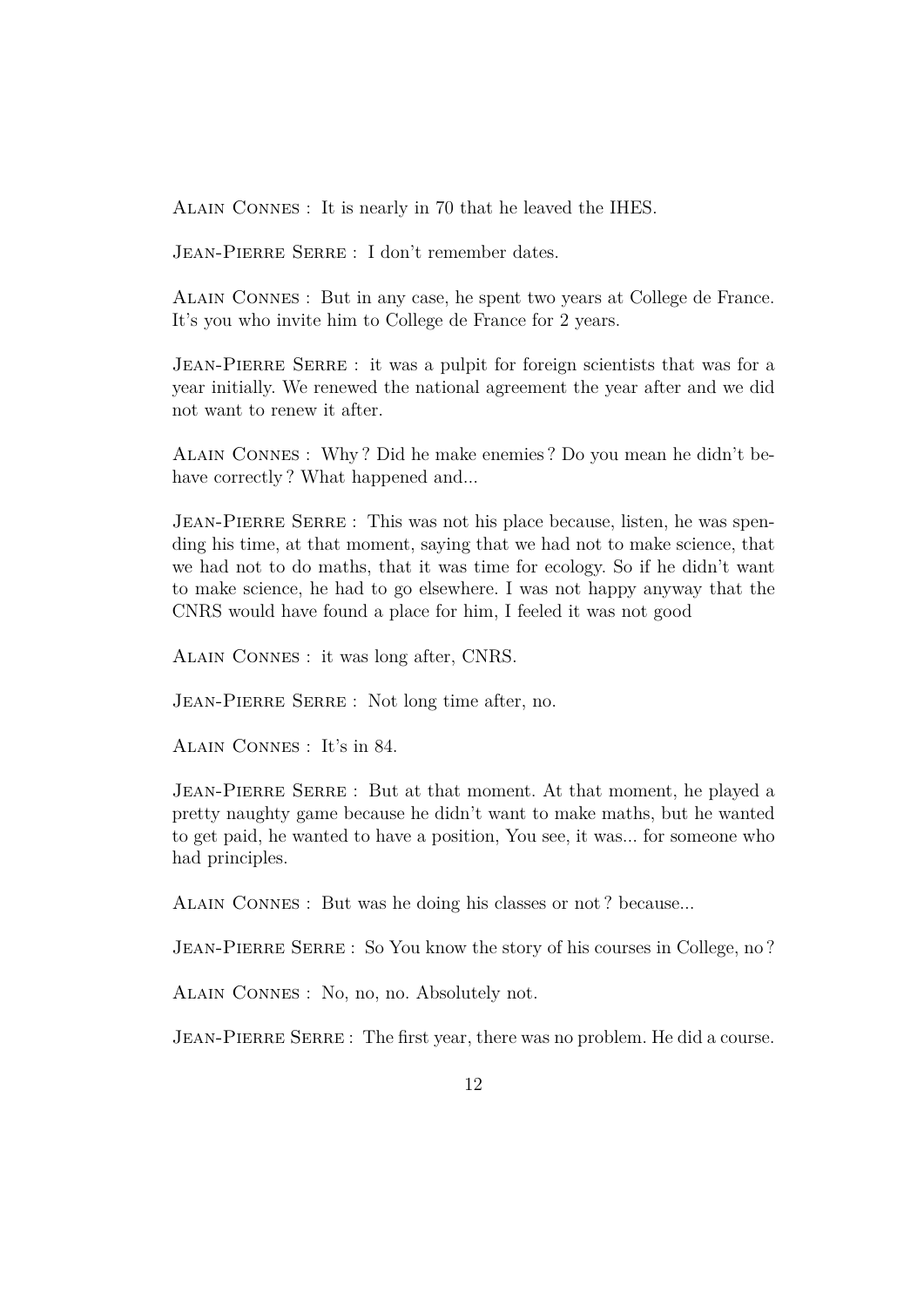He did a course, I do not know what.

Alain Connes : Yes, it was Barsotti-Tate or something like that.

JEAN-PIERRE SERRE : No, I think that is in the second year. The second year, yes, he gave us as subject of his course, You know the subjects that a professor must give in june He gave us something about Ecology.

Alain Connes : Hou la ! It was at this point ? I believed he had given two subjects.

JEAN-PIERRE SERRE : So, then administrator disjoined this proposal from the rest. Besides, we voted yes on everything else. And all the friends had to vote separately on the text of Grothendieck. We voted no by a large majority on the part concerning ecology. I voted no, of course. And then Grothendieck accepted the vote, he didn't have choice. He gave a course on Barsotti-Tate, or something like that, in which he started by "I can not talk to you about Barsotti-Tate without explaining you that... And then four hours, four hours of Ecology *(AC laughs)* and you see that... I believe that Illusie attended and staid... There should not have been many people at this course.

Alain Connes : It was an ecology class, so.

JEAN-PIERRE SERRE : a course of Survive, a course of good feelings and Grothedieck's good feelings. Okay, so you imagine that we didn't want to renew him.

Alain Connes : Of course. But it reminds me, moreover, in the correspondence of the dissensions you had, which was at the moment when Grothendieck had wanted, I think he wrote it, to wrote a letter to Cartan.

JEAN-PIERRE SERRE : It's different. He had written with Cartan on the Algerian war.

Alain Connes : He wanted to dispense students from ENS of doing military service.

JEAN-PIERRE SERRE : Yes, to dispense mathematicians from military ser-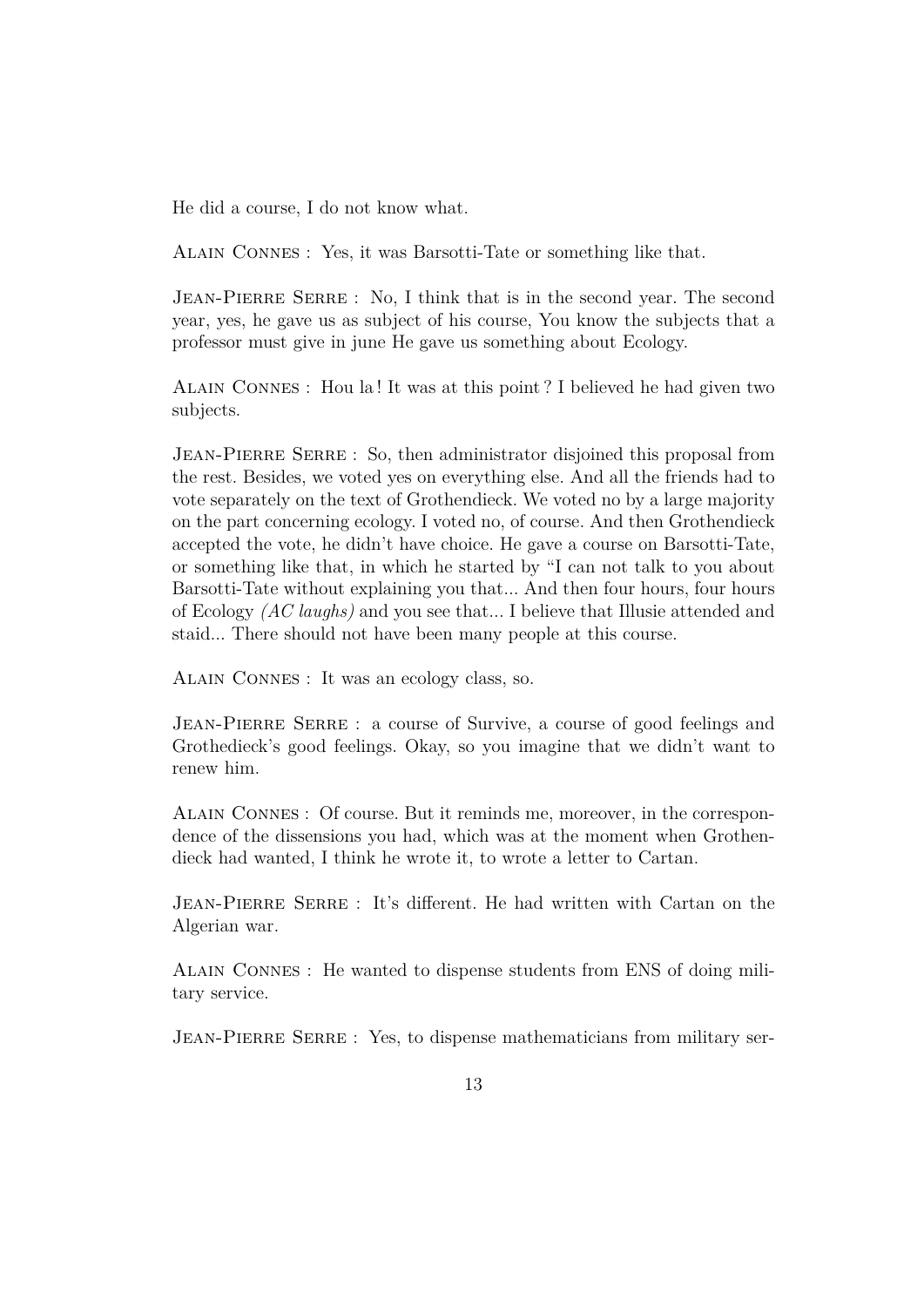vice. Yes, I answered that it was difficult when the people skin is involved. I remember that I told him that if some can't be killed, while others can... It is true that some countries actually protected scientifics during war. I think the USSR, for example, protected scientists in those times. They killed them for political reasons, eventually. But they did not want them to be killed in the war anyway.

Alain Connes : He spoke of the United States. Grothendieck's point of view was that if any reason can be taken not to go into the army, we take this reason. It has not been a serious discussion, he wrote this to Cartan and they didn't talk about this anymore after.

Alain Connes : effectively, there are a number of letters actually that have not been answered.

JEAN-PIERRE SERRE : It was the war of Algeria.

Alain Connes : Yes, in 61, I believe. So there are a number of letters where we can see he did not answer. And there was a letter on which I was very, very curious about whether you had seen it after or what. And that's when Dwork demonstrated the rationality of zeta functions. I'm very curious about how he reacted.

Jean-Pierre Serre : Well, he did not care.

Alain Connes : Ah ? He didn't care ? He did not care. It was outside his scheme, of his program, so he did not care.

Alain Connes : It's incredible because the demonstration of Dwork is magnificent.

Jean-Pierre Serre : Oh yes, I exposed it to Bourbaki and I fest myself. For example, I tried to look at what it was for cohomology with coefficients and I can not remember, but there were difficulties with a group that operates. Okay, but anyway, he was right about his point of view. He wanted it of one way,

Alain Connes : he did not want to turn away from his objective.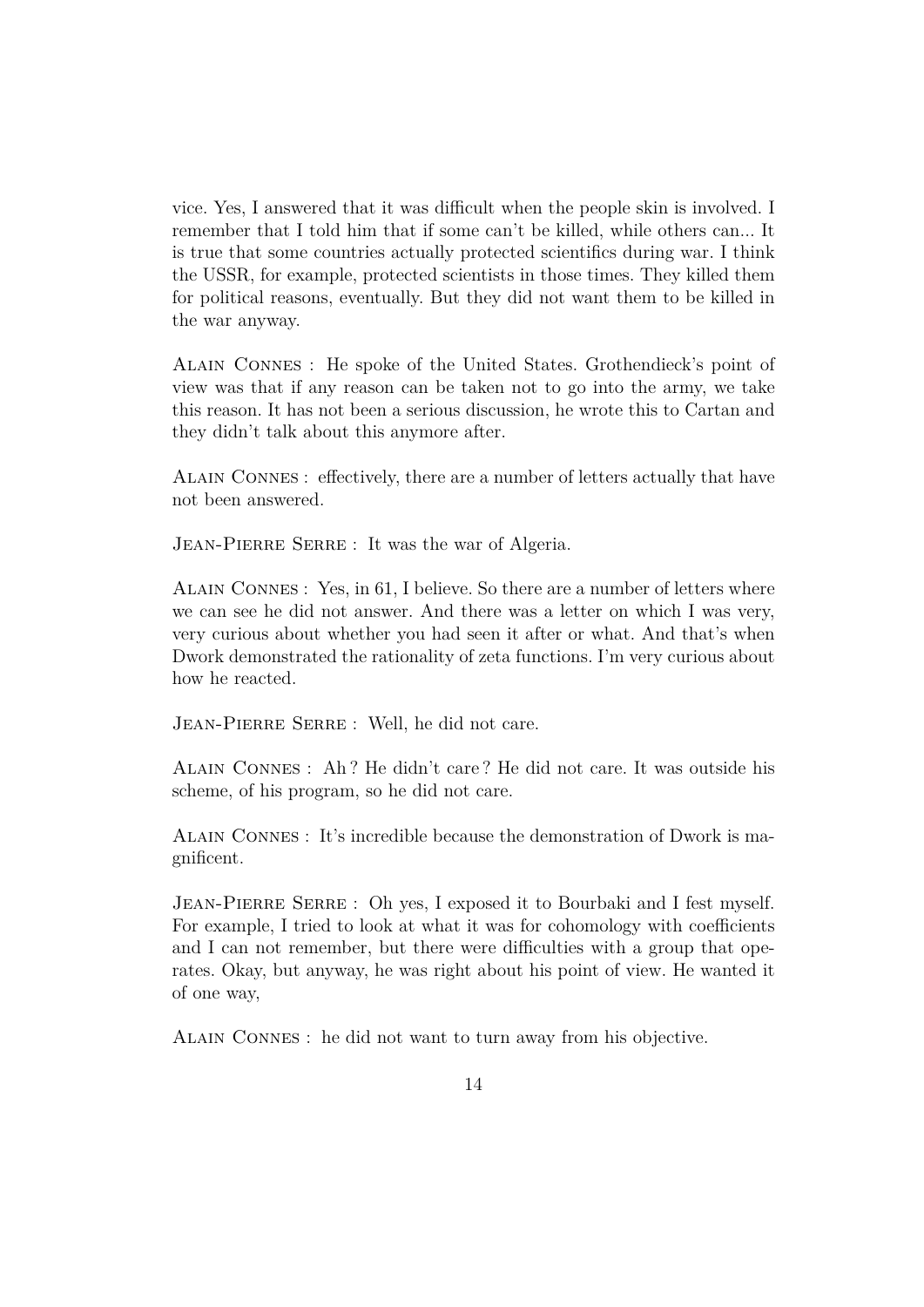JEAN-PIERRE SERRE : It was an accident, we had demonstrated this a little earlier than we should have. I tell you. When did I work on Riemann-Roch, me ? about 50.

Alain Connes : Yes, you tell it in the interview of Coliot-Thélène. You are the first who had the idea that it was an Euler characteristic.

Jean-Pierre Serre : Yes, it's me...

Alain Connes : Yes, and this is very important, in fact. You never published that.

JEAN-PIERRE SERRE : No it was not necessary because when I corresponded with Kodaira and Spencer. I saw that they had had the same idea but they didn't have my theorem of duality. So they published their thing and I, I published the theorem of duality. But then, when I thought about that, Riemann-Roch, what was funny for me was that I tried to demonstrate it for curves, you see.

ALAIN CONNES : It's just  $H_1$  and  $H_0$ ...

Jean-Pierre Serre : You joke ? ! So yes, yes, okay.

JEAN-PIERRE SERRE : But then, I tried to demonstrate something that was known for about 100 years. But I had an idea about demonstrations that could be made. But I didn't wanted them.

Alain Connes : But excuse me, excuse me. When you say you did that, you did that with sheaves, Zariski, and so on.

JEAN-PIERRE SERRE : Yes that's it... Hum, no! At the time, wait, I was Zariski or I was complex analysis ? No, I was complex analysis. It was before GAGA. I made FAC and GAGA at the same time. So, this one was complex analytical. Simply, I did not want the existing demonstrations. I did not want because... when I found the one I wanted, and the one I wanted, you must know it, it is. You have a divisor *D* and what you're showing is that if you know it for *D*, you know it for  $D+P$  where P is a point, you can walk around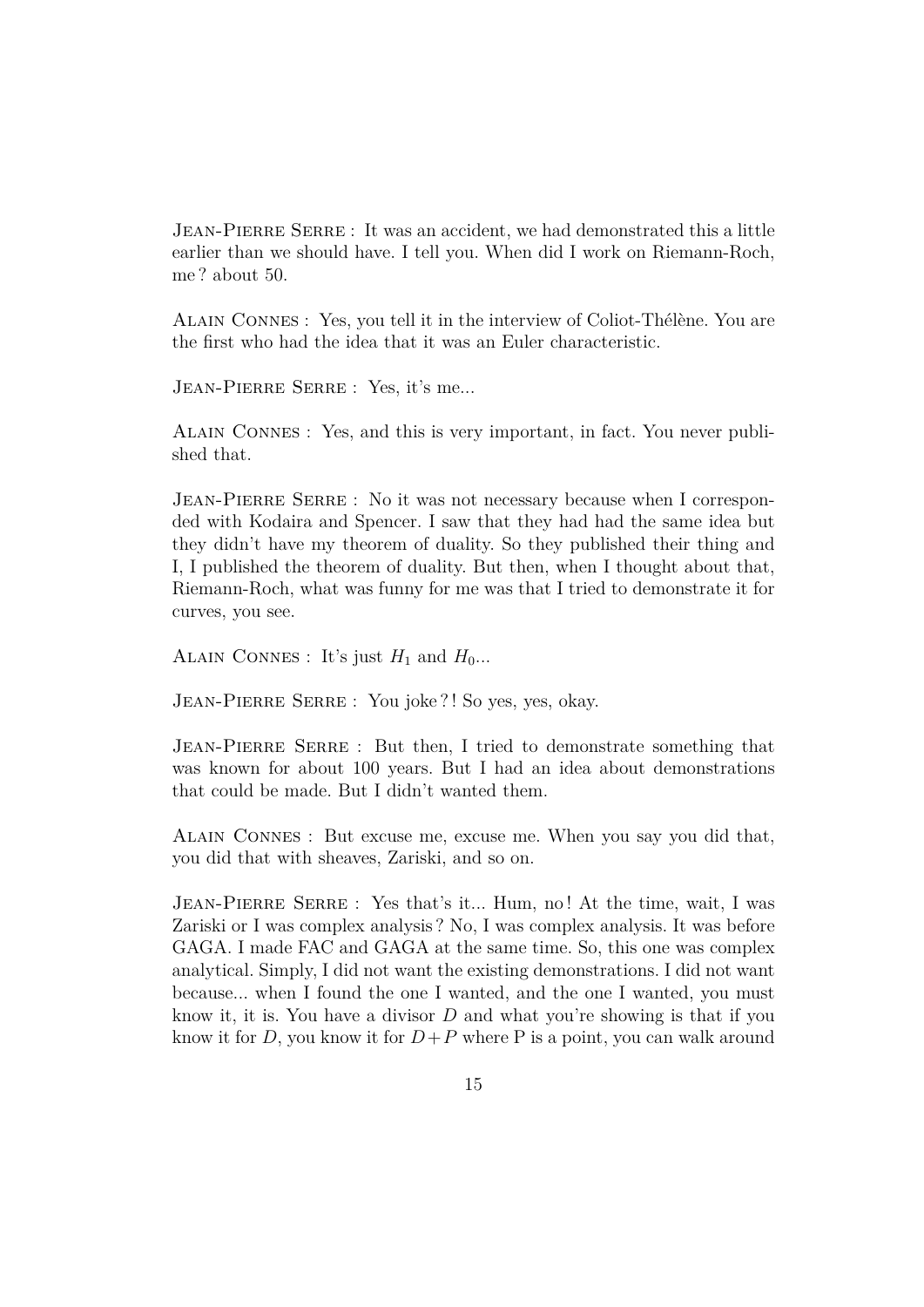like that, and when  $D = 0,...$ 

Alain Connes : a sort of recurrence, okay.

JEAN-PIERRE SERRE : I see myself at my work table. When I found this, I wrote it somewhere, I know that 3 minutes after, I had the dimension 2, the theory of surfaces

Alain Connes : you already knew it was an Euler characteristic.

JEAN-PIERRE SERRE : You see how we had to do?! I had to show that if I have a divisor on the surface and if I add something to it, and if I had it for the divisor, I had it for the preceding Riemann-Roch, and a little more. it took me 3 minutes. Dimension 3, I could not, because there were things to demonstrate, that... But that was, typically, it happens often to us... we are not happy with a demonstration because we want a demonstration that does something else. And this one, it was great.

Alain Connes : Of course, and in what year did you do this ? Nearly 53.

JEAN-PIERRE SERRE : Well, let's see, my thesis was in 51. I stopped doing homotopy groups almost immediately. In 52, it was the Cartan seminar on Stein varieties. And very quickly, I was raised in Preparing classes, like you in fact, with the idea that it is the projective geometry that is good. The affine geometry, that's joke. However, Cartan, it's affine geometry. Stein varieties are open stuff, and compact things have a certain charm...

Alain Connes : By the way, your correspondence starts with a big mistake of Grothendieck who says that the quotient of a Stein variety by a group...

JEAN-PIERRE SERRE : no, but I think that it's a Grothendieck's typo. he forgot to write finite.

Alain Connes : I agree.

JEAN-PIERRE SERRE : Afterwards, I realized that it was what he meant. But he does not correct. Maybe he believed, anyway. It's for this reason that I left the point of view Cartan.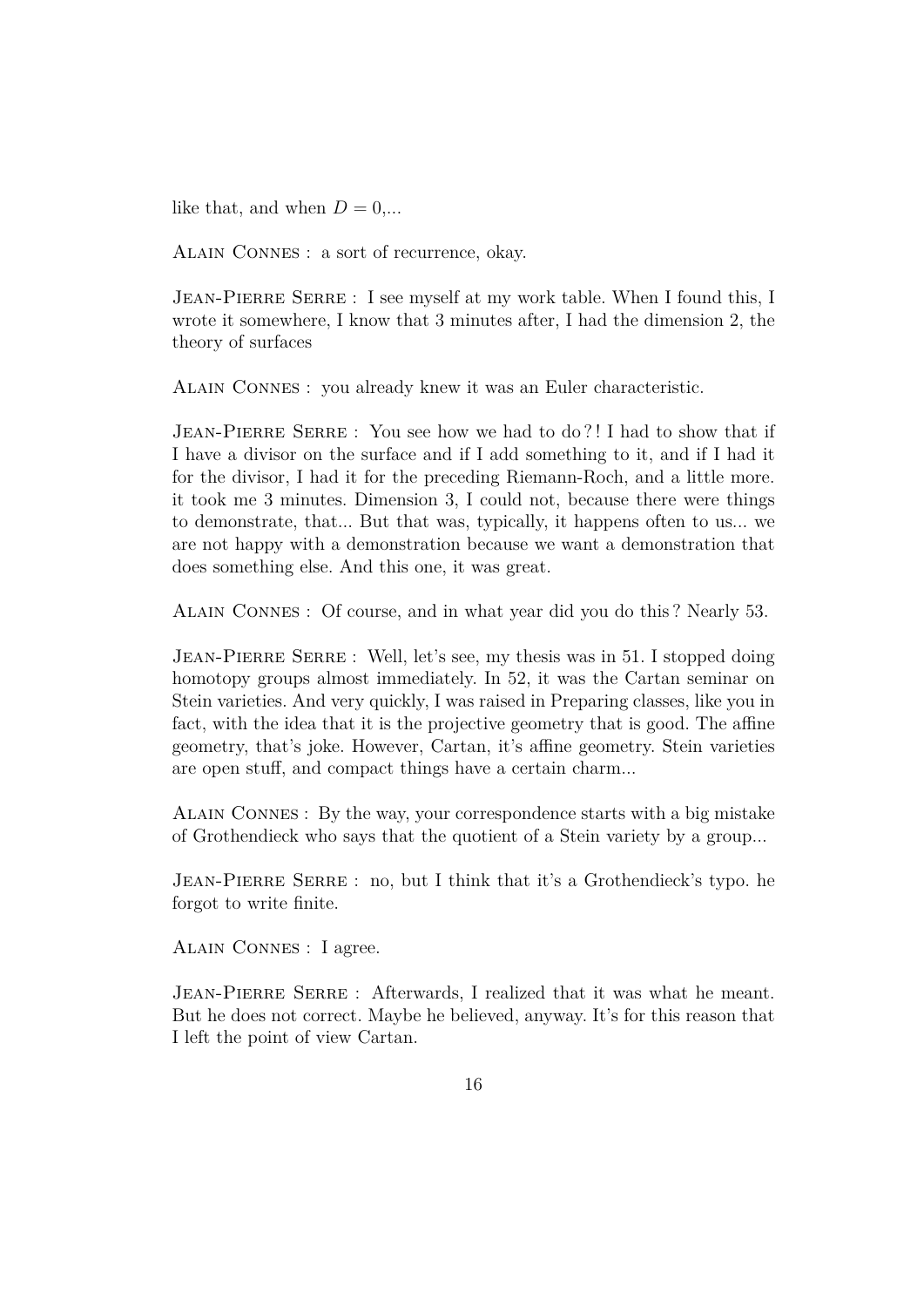Alain Connes : but there is still a key point in what you did is the use of Zariski topology, sheaves for Zariski's topology.

JEAN-PIERRE SERRE : This is just after. And this is to speak about me, not to speak about Grothendieck.

Alain Connes : It doesn't matter, it's completely clear. in fact, when you look at a certain distance, I, as a not specialist of this at all, that is, if you want, the influence of Leray...

JEAN-PIERRE SERRE : Oh yes, it's clear I had an influence, I had a big influence on him, it's clear. No, what happened is that on projective space, on sheaves of projective space, complex, you see, I had been able to see that there were modules because I took the sections.

Alain Connes : I saw the proof of your paper on GAGA, in fact.

Jean-Pierre Serre : It was in a Cartan seminar I don't remember, I constructed in this case and I saw a dictionary with the modules. So I said, "It's not possible, it's going to work on any. And that's how I went to FAC and it was written, incredible.

Alain Connes : Yes, yes, that, you said it several times that you did not have to think. The typewriter, an hundred pages paper, as if it existed yet.

Alain Connes : Yes, so now, we are going to approach a more delicate period and that is the end of the correspondence, that is to say that there is a very, very great interruption of correspondence.

Jean-Pierre Serre : Basically, there is no more correspondence in fact.

Alain Connes : Okay, it's true, however, there is the letter that you will write him and that I find very, very relevant if you want. When you received *Crops and sowing*. It was in 86, I think. Then you wrote to him and if you want, I would be sorry for not citing you well, but it is very important.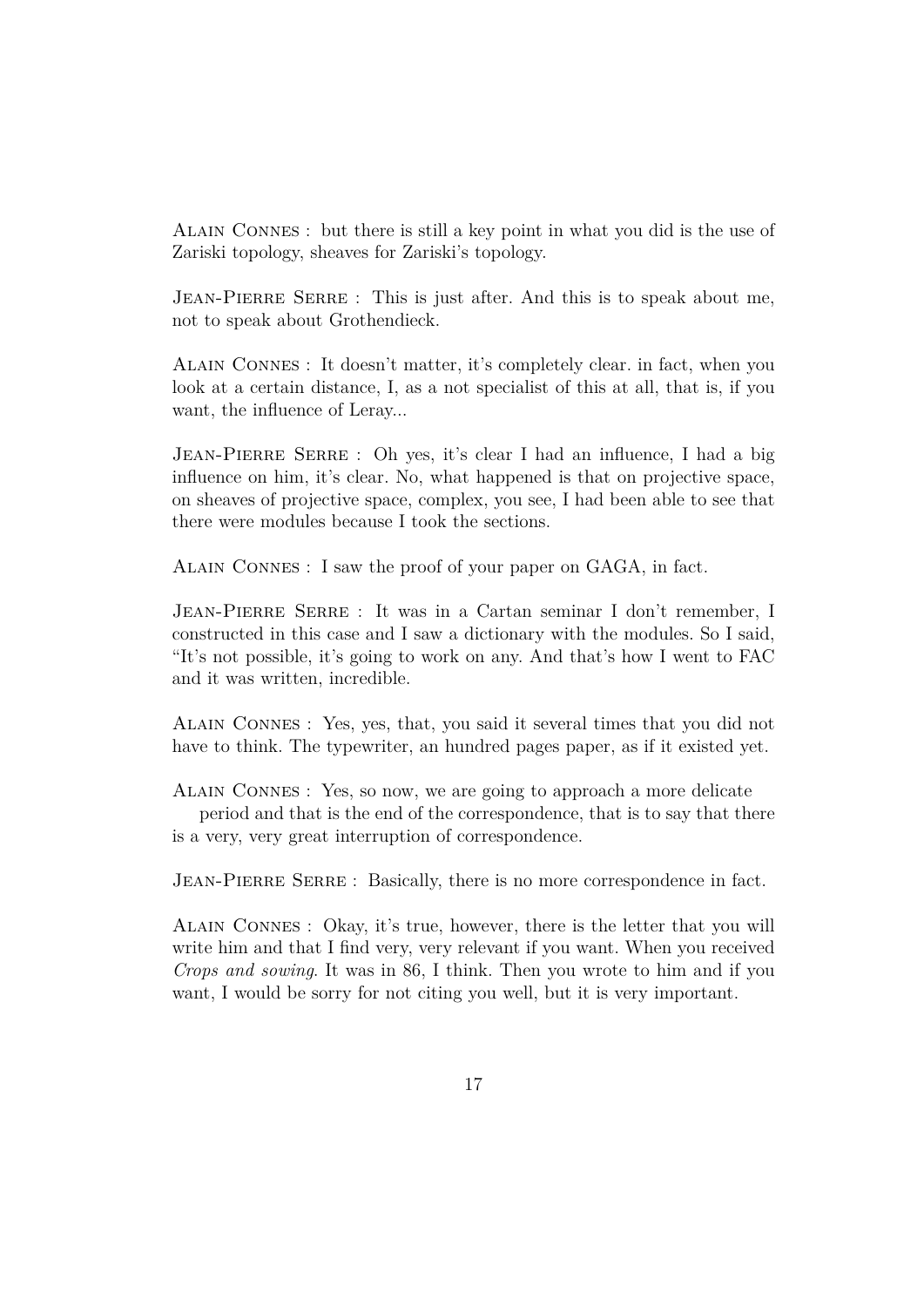JEAN-PIERRE SERRE : You made photocopies.

Alain Connes : Of course. So I read you in the text to be sure, "I have received the book *Crops and sowing* you sent me. Thank you very much. I still miss the penultimate booklet from which I only have a few pages isolated.".

JEAN-PIERRE SERRE : Some hundreds of pages. Yes that's it.

Alain Connes : "One thing strikes me in the texts that I have had the possibility to see. You are astonished and you are angry by the fact your alumni did not continue the work that you have begun and conducted largely to good. But you do not ask yourself the most obvious question, the one to which every reader expects you to answer : "why you, you have abandoned the work in question ?".

Jean-Pierre Serre : Of course, it's obvious. Of course, it's an obvious question. He writes 600 pages, not answering to this question.

Alain Connes : But what is more interesting is that you have an idea.

JEAN-PIERRE SERRE : Yes, I have an idea... if I know it? I still agree with this idea.

Alain Connes : So you say "I have the impression that despite your so well known energy...

JEAN-PIERRE SERRE : It would have been necessary to know him physically, physically and intellectually, it was the same. He could work almost 24 hours. That, it was amazing. Such a strength. I know nobody with so much strength,...

Alain Connes : That's it.

JEAN-PIERRE SERRE : Even if there are people who are intellectually very strong like Thompson for instance, or Bombieri is very strong, but Grothendieck was an animal force.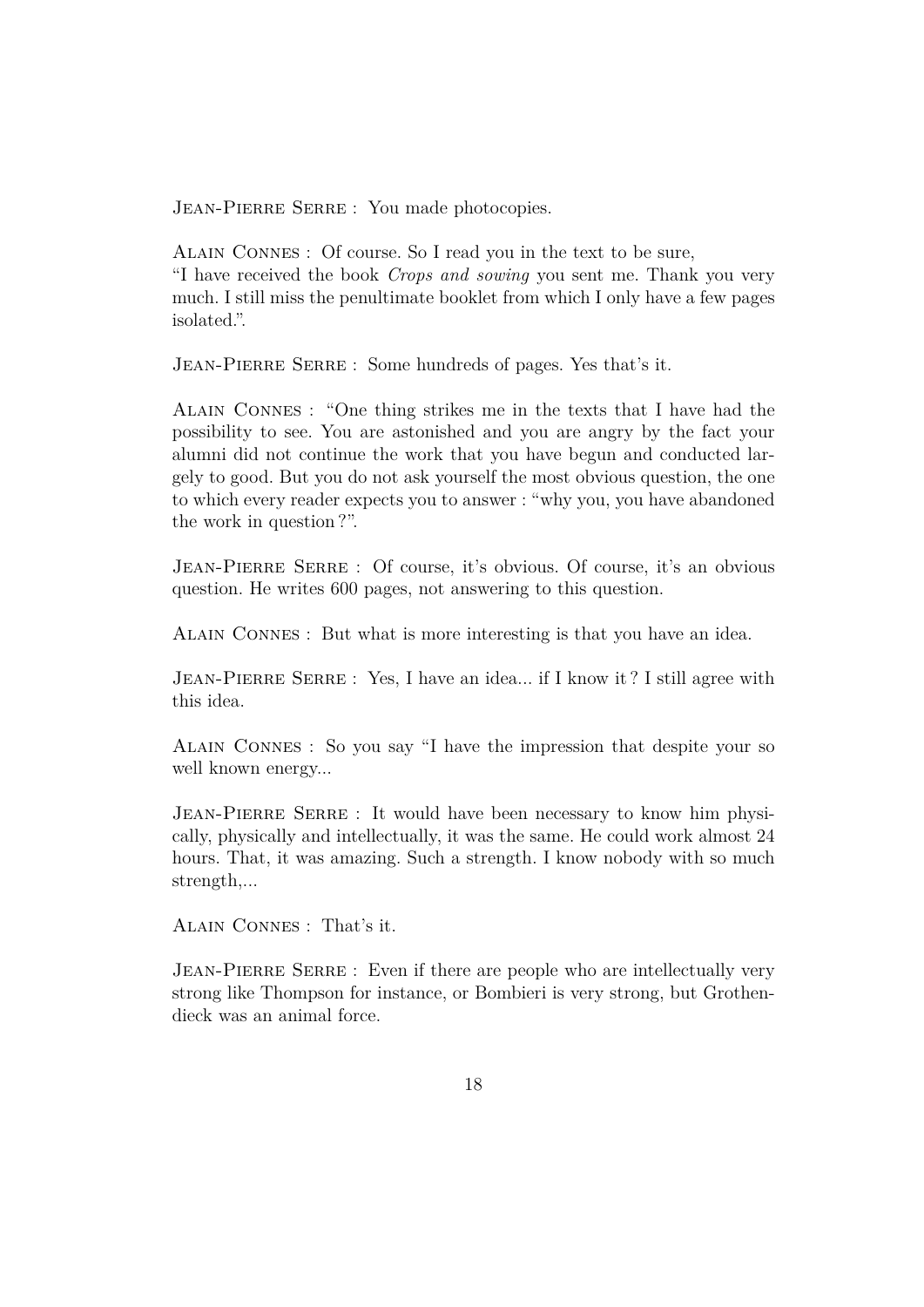Alain Connes : Okay, so you say "you were just tired of the work that you had done. Especially since there were also SGAs.". I remember that SGAs, well, SGA3 I think the algebraic groups, SGA4 were Topos. And then you say : "I remember in particular the rather disastrous state of SGA5.

JEAN-PIERRE SERRE : Yes, because well... It was really disastrous, you know. It had been roneo-typed by IHES, but there was too much algebraic commutativity to check. and Illusie who was serious however about a decisive theorem, had said, had written : "I have been unable to verify."

Alain Connes : And this was terrible. You say : They were reduced to assert without proofs the commutativity, down to the nearest sign to be optimistic and those commutativities were essential for the future.

JEAN-PIERRE SERRE : Well considering the result to which it is applied, the sign, there was no problem because they would have found negative numbers for the number of points. So, obviously, that's precious to have stuff like that.

Alain Connes : in absolute value...

JEAN-PIERRE SERRE : It's precious. It means that we can detect an error. But it doesn't mean that we have a demonstration. Illusie had written downright in the text : "The writer apologizes for not having been able to check the commutativity of the diagram."

Alain Connes : Okay, but then, what you are saying is really, very, interesting. You say something... I think I should read more because I'm going to stop in the middle. You say "one may wonder, for example, if there is not a deeper explanation than the simple fatigue of having to carry at arm's length so many thousands of pages. So, you say, you describe it somewhere. We approach math where one does not attack a problem head on, but wraps it up and dissolves it in a rising tide of general theory. All right, that's the way you work and what you did shows that it works effectively at least for SVT and algebraic geometry.". And after, you say and I'll let you talk. "It's a lot less clear for number theory.

Jean-Pierre Serre : Yes, I think for example, I do not know if I thought at that moment, but exactly, thinking about Langlands theory and about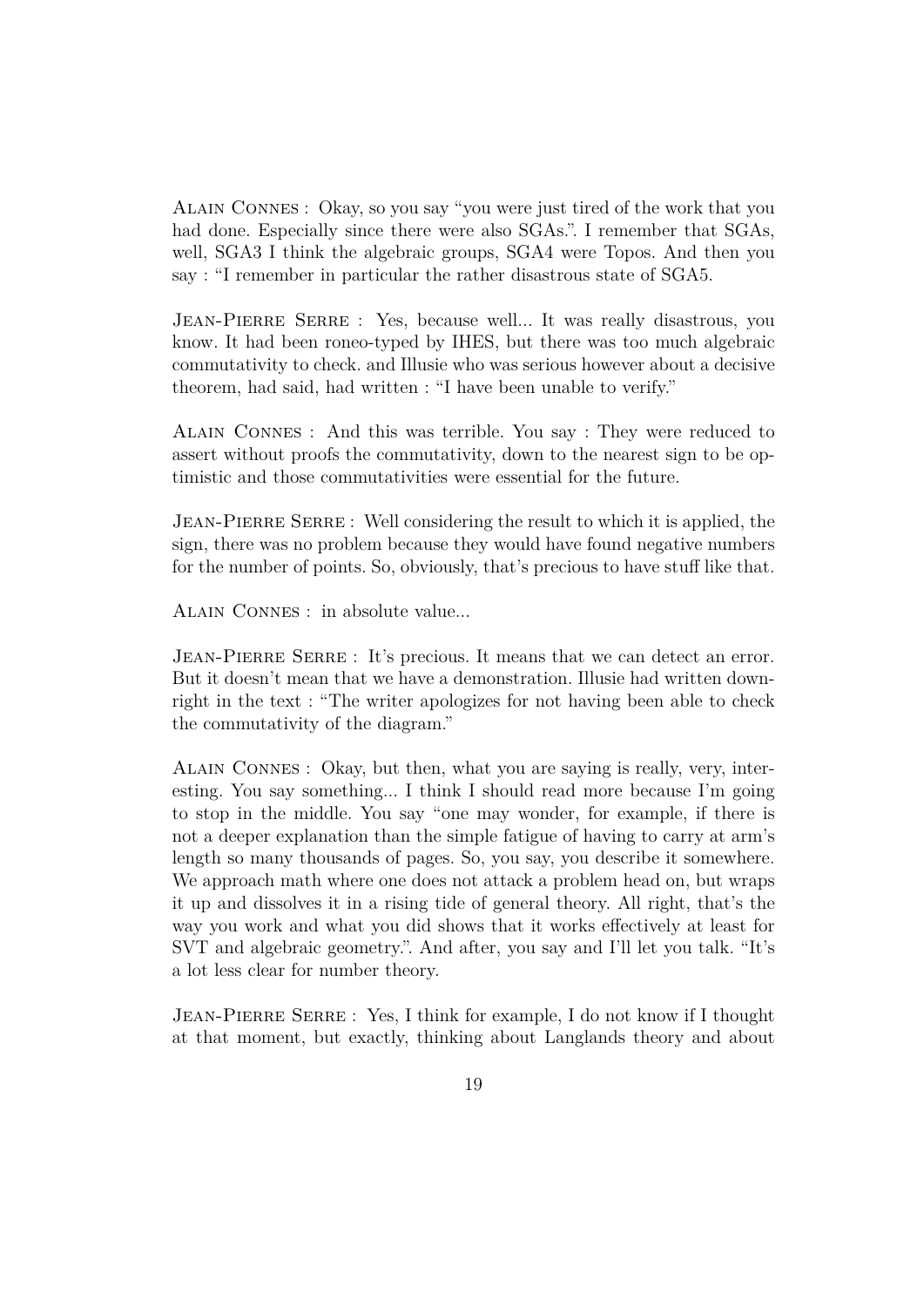modular forms. He didn't understand nothing at modular forms. He was extraordinary of incomprehension, sometimes, because when it did not fit within its framework, okay. I told him modular shapes. He told me "But your modular forms, it makes no sense because you see your variety of modules, it is affine and so at infinity, you put artificial conditions." Since me, I had 100 years or 150 years of modular forms behind me. I knew it was a good theory. When we see it, we don't resist. Not him, they were formulas for him. He could not handle with formulas.

Alain Connes : Okay. Okay. Okay. So what are you saying here, actually, you say further than in fact, in number theory, precisely, all mathematics can come in and

JEAN-PIERRE SERRE : and we don't know how it works. This is exciting in number theory. We do not know exactly.

Alain Connes : So now, what I wanted to have was your reaction.

JEAN-PIERRE SERRE : In any case, you can see that I agree with everything that you quoted. I have not changed my mind since that time.

Alain Connes : You have not changed your mind, you have not changed your mind. It's important. There is the answer of Grothendieck in the correspondence. I will not read it, but yes,

JEAN-PIERRE SERRE : There may be things where I told nonsense, in the correspondence, it is possible, but probably I corrected them in the notes because there are notes. So, if I said something that I found silly...

Alain Connes : No, no, no, no, no, I do not think so. I do not think I do not think so. If you want, I think that I, what I tried to do was to slip into the skin of Grothendieck to understand and try to understand how he could, euh, how to say, if you want, I do not say that he has become paranoid, I don't like this word at all. I think there's a word for that, it's a buzz word, it's the word obsidional.

Jean-Pierre Serre : I can give you my own conclusion. Grothendieck made me think at a nuclear power plant and nuclear power plants, you have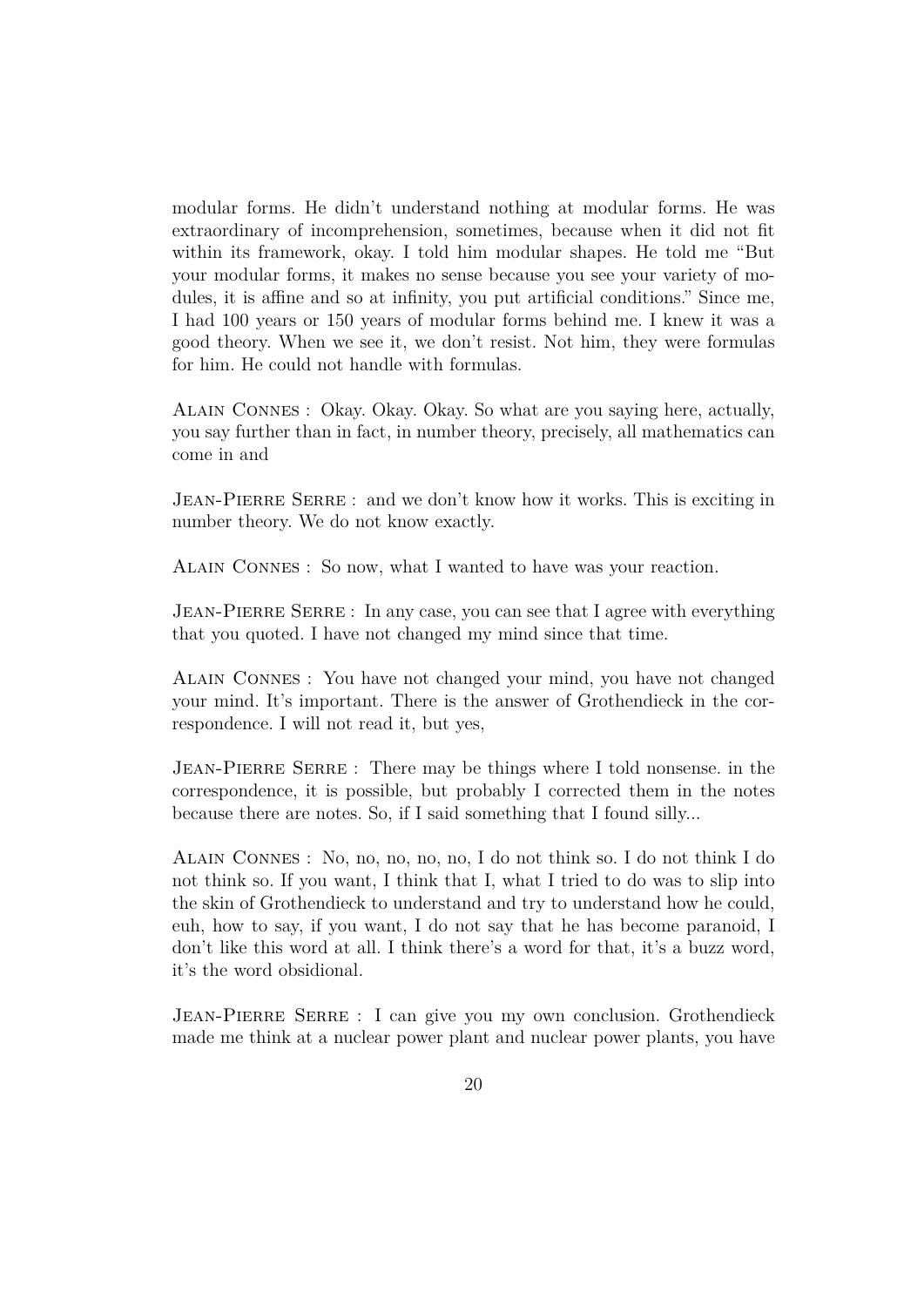to cool them, you have to protect them, and so on. Yes, but as long as he was in the mathematical world okay normal, we served him as a protection. As soon as it became alone, the plant exploded.

Alain Connes : Okay, okay. But then,

JEAN-PIERRE SERRE : It isn't a so kind explanation but...

Alain Connes : But no matter, no matter, it does not matter but What is there is that the text he wrote,

JEAN-PIERRE SERRE : the texts, he wrote thousands of pages, tens of thousands of pages. What text are you talking about ?

Alain Connes : I am talking about several texts. In fact, I understood. I had to give a talk at Collège de France. I had been asked to give a presentation on the refugees. There was a colloquium on foreign refugees.

Jean-Pierre Serre : On refugees ? ?

Alain Connes : Let me say. It was a general thing, so I had said okay. And then, you know how it is, a month before you start telling yourself "What am I going to talk about ?"

JEAN-PIERRE SERRE : You have something to say about refugees, you??

Alain Connes : And then well, I was in very special circumstances because I was taking care of my mother who was very sick. And at night, I read and I read *"The key of dreams"*, which is one of the texts of Grothendieck.

Jean-Pierre Serre : I don't know this text... Euh, yes, I know it, I have watched it. because I have been impressed by some of the Grothendieck's dreams that have a level of details in their description. I remember a princess, or something like that, with statements, but I know I never have a dream with such precision, my skull does not manufacture. It's a matter of even greater power of a skull to make mentally with your little neurons, decorations of a lady in her chair. The power of his skull was even visible in his dreams.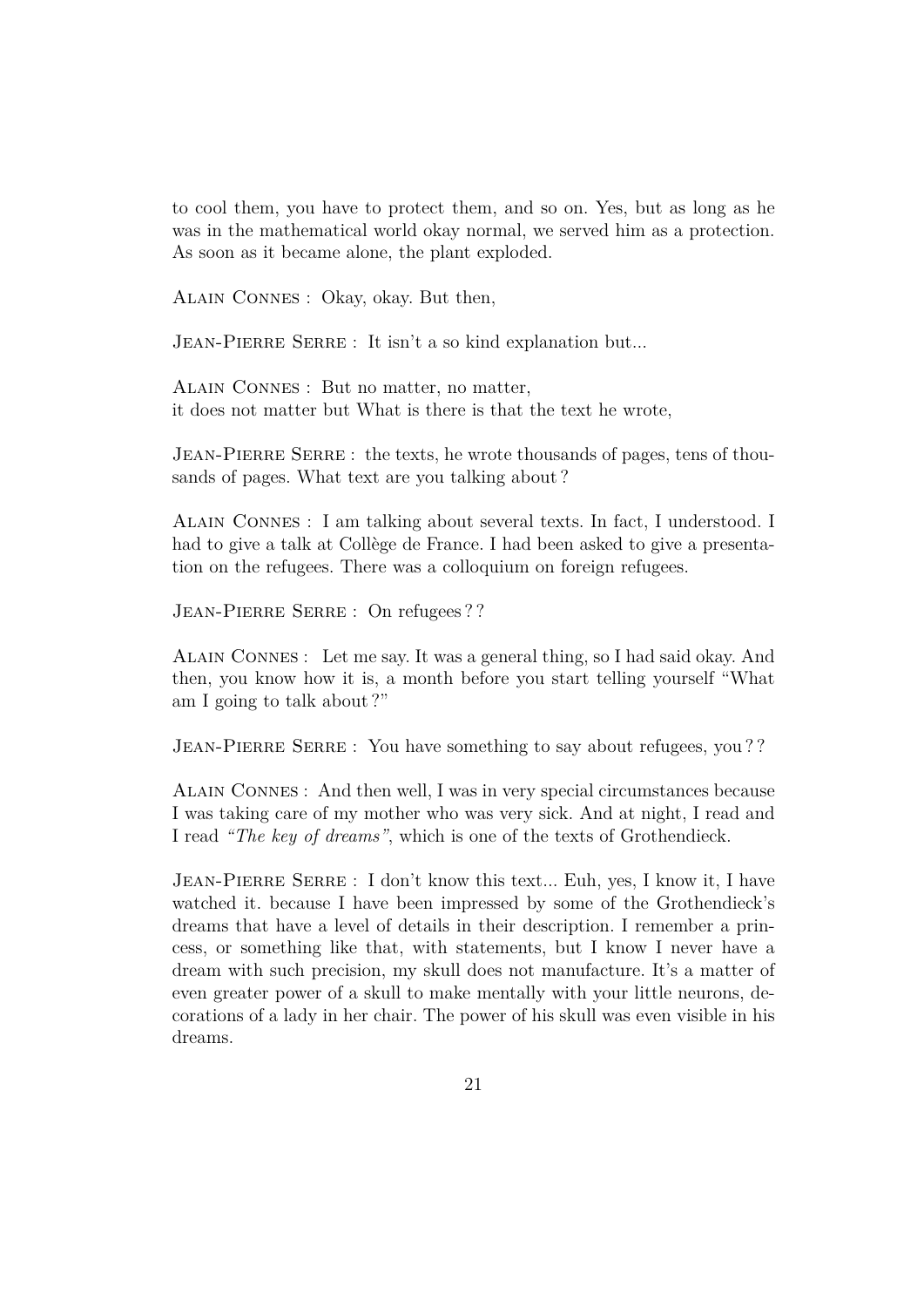Alain Connes : Absolutely. When I stumbled by flipping through it, reading this text on a passage that is absolutely beautiful. And it's the passage on his father, on what happened to his father who was an anarchist when he was in prison, since he stayed more than ten years in prison in Russia. And what happened to him at a given time and that was passed on to Grothendieck by his mother. And Grothendieck describes it in an incredibly accurate way, as you say.

JEAN-PIERRE SERRE : And so, it's in a dream, no?

Alain Connes : No, no, no. It was in the reality, in reality. he describes what happened to his father, who was promised that he would be released after ten years, where he counted the days etc. And by the time the date arrived, he was not released. He started a hunger strike. And at the end of I do not know, maybe three weeks or a month of strike hunger. There, he had an illumination. Mystic, yes.

JEAN-PIERRE SERRE : This is not surprising,

Alain Connes : It's not very surprising, no, but if you want in this illumination, he forgave his jailers, etc. And the way this is written, it made that... When I read it for the first time to my wife, in a moment before talking about it in College, I had to stop in my reading so it was moving. So, in fact, I read it in College, but it's on that occasion, that I realised the fact that, at the middle of 36 different things, there was in these texts, from time to time, extraordinary things.

Jean-Pierre Serre : Yes, Yes, I think that, yes, I do think so. I find no adjectives. I started by thinking scornful, but that's not quite the case. I was skeptical, in any case on Grothendieck in 30 last years. Yes, but still, I agree. It is clear that there are interesting things.

Alain Connes : we do not talk about them.

JEAN-PIERRE SERRE : No, no, his skull didn't degenerate but it exploded rather than anything else and always intelligently, always intelligently.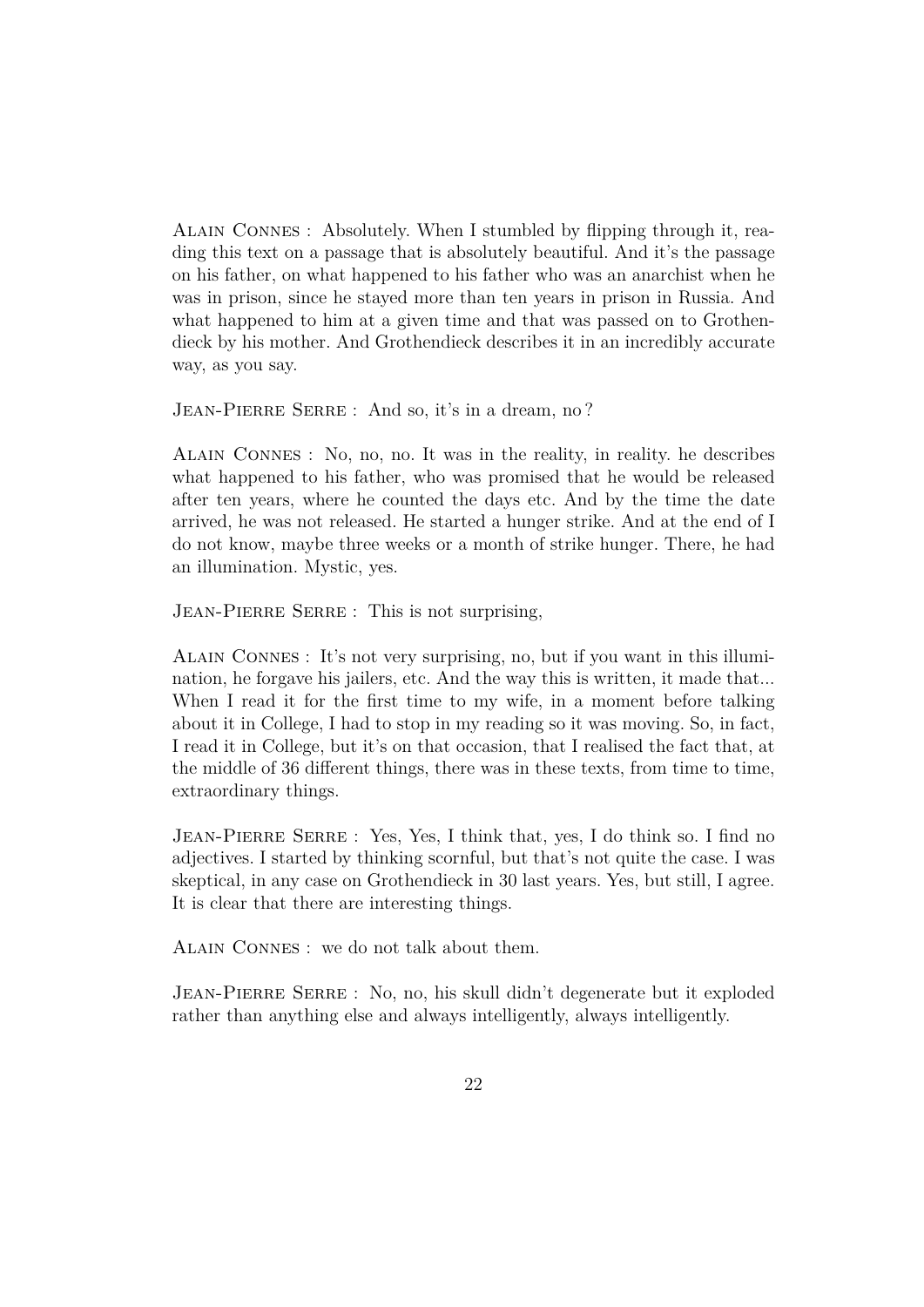Alain Connes : And if you want what this text taught me, this text that I had discovered, what it taught me is that in fact, his father had never managed to do what he wanted to do. His father wanted to be a writer.

Jean-Pierre Serre : True ?

Alain Connes : Yes, his father wanted to write

JEAN-PIERRE SERRE : Oh really?

Alain Connes : And he had never been able to do it because he was all the time doing things, etc.

JEAN-PIERRE SERRE : It's not possible to be an anarchist and write at the same time.

Alain Connes : And Grothendieck, apparently after a while, decided to write.

JEAN-PIERRE SERRE : Oh that! To write, for sure he wrote.

Alain Connes : And what was found in his house when he died, we found an incredible number of pages that are that are currently inaccessible.

JEAN-PIERRE SERRE : No, they aren't inaccessible.

Alain Connes : Yes, they are, they are guarded by a lawyer. Because the kids don't agree.

JEAN-PIERRE SERRE : Yes, that's right, but they'll be accessible one day. They're not lost.

Alain Connes : They are not lost exactly. But apparently, that, I find that quite incredible. And, apparently, the main topic, you know, Grothendieck had a mystical evolution, I will say.

JEAN-PIERRE SERRE : yes, a little weird, weird, mystical.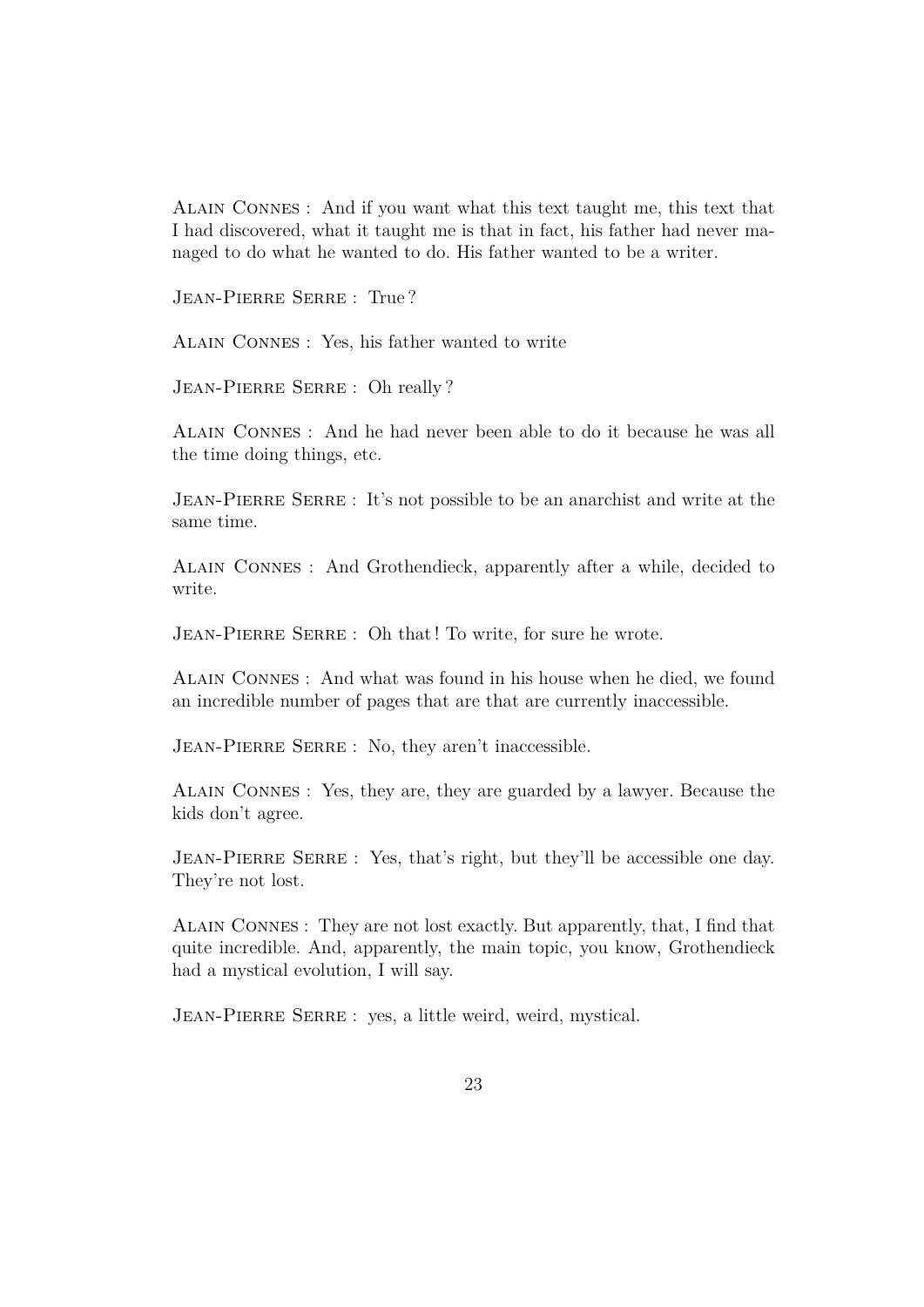Alain Connes : But apparently, the main subject of these thousands of pages is actually, it's the problem of evil. That is to say, he realized by being mystical, being a religious in a certain way, well, in fact, there was a fundamental problem. Of course, he has tackled this problem and we do not know what's inside.

JEAN-PIERRE SERRE : I don't call them problems, those things. Literary people tend to call it *The problem* with the idea that, above all, one does not try to solve them.

Alain Connes : Of course, yes, but then he, he tried.

JEAN-PIERRE SERRE : But one speaks about it, one speaks, one speaks...

Alain Connes : Me, I'm really very curious about... I do not know if it will be possible, of course. Apparently, it's at least thirty thousand pages.

JEAN-PIERRE SERRE : Thirty thousand?

Alain Connes : Thirty thousand pages if it's not more, but well classified.

JEAN-PIERRE SERRE : Oh, it's possible with Grothendieck. He wrote at such a rhythm

Alain Connes : Exactly.

JEAN-PIERRE SERRE : And are they typed or are they are handwritten?

Alain Connes : I do not know, but now, with AI, it's not a problem.

JEAN-PIERRE SERRE : A long time ago, he typed out very fast.

Alain Connes : Yes, of course, but we'll be able to, now, I think it's handwritten, but we'll just have to write a little software, that will transform all that.

Jean-Pierre Serre : because his writing was not terrible. that's not the problem.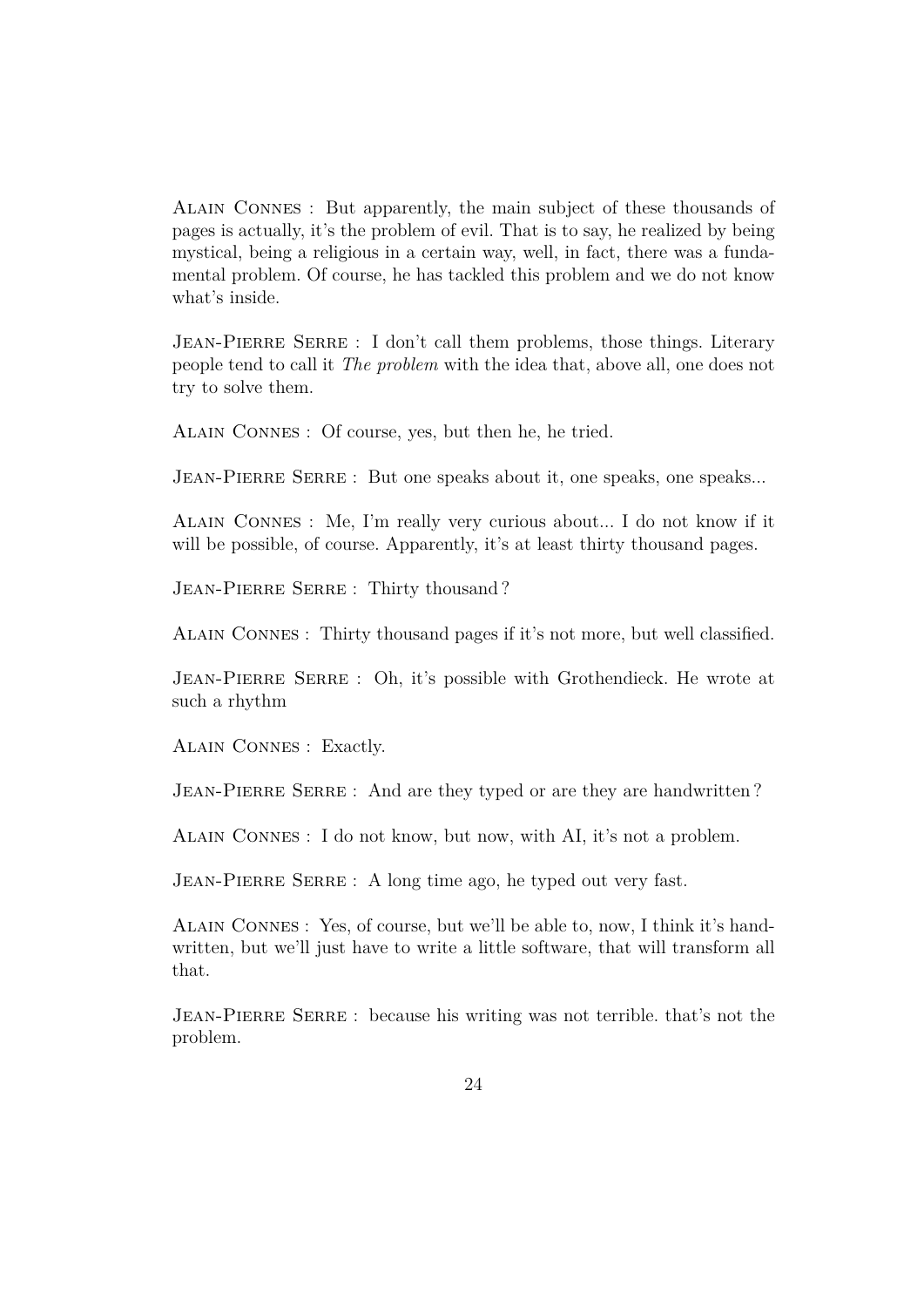JEAN-PIERRE SERRE : We will not take care of that.

Alain Connes : We will not take care of that. So now, I wanted to point you out another fact that I do not know if you know. Of course, you surely knew Paolo Ribenboim.

Jean-Pierre Serre : Yes, he's charming, charming He is from South Africa or he is from Brazil ?

Alain Connes : Brazil, Brazil. He travels between Kingston, Brazil and Paris, he works in number theory. I saw him recently.

JEAN-PIERRE SERRE : He is almost blind.

Alain Connes : Yes, unfortunately, he is almost blind. But if you want, he sees : he uses computer means to see. That is, although being almost blind, it has a machine that greatly amplifies the characters. And so he is still able not to see, but to read what one sends to him, etc. So I talked with him and he taught me something very interesting. He taught me that Grothendieck actually came in the 2000s secretly to Paris.

JEAN-PIERRE SERRE : Really? I did not know that. But to do what?

Alain Connes : He came because he absolutely wanted to make an attempt to publish *Crops and sowing*. So, apparently, he came, he came to Paris, he stayed in the apartment of Paolo Ribenboim, who has an apartment in Paris. And he wanted...

JEAN-PIERRE SERRE : with Odile Jacob perhaps?

Alain Connes : No, I don't think so.

JEAN-PIERRE SERRE : Because initially, it was Odile Jacob.

Alain Connes : Yes, but Odile told me what had happened.

JEAN-PIERRE SERRE : I had been contacted, I had been contacted a long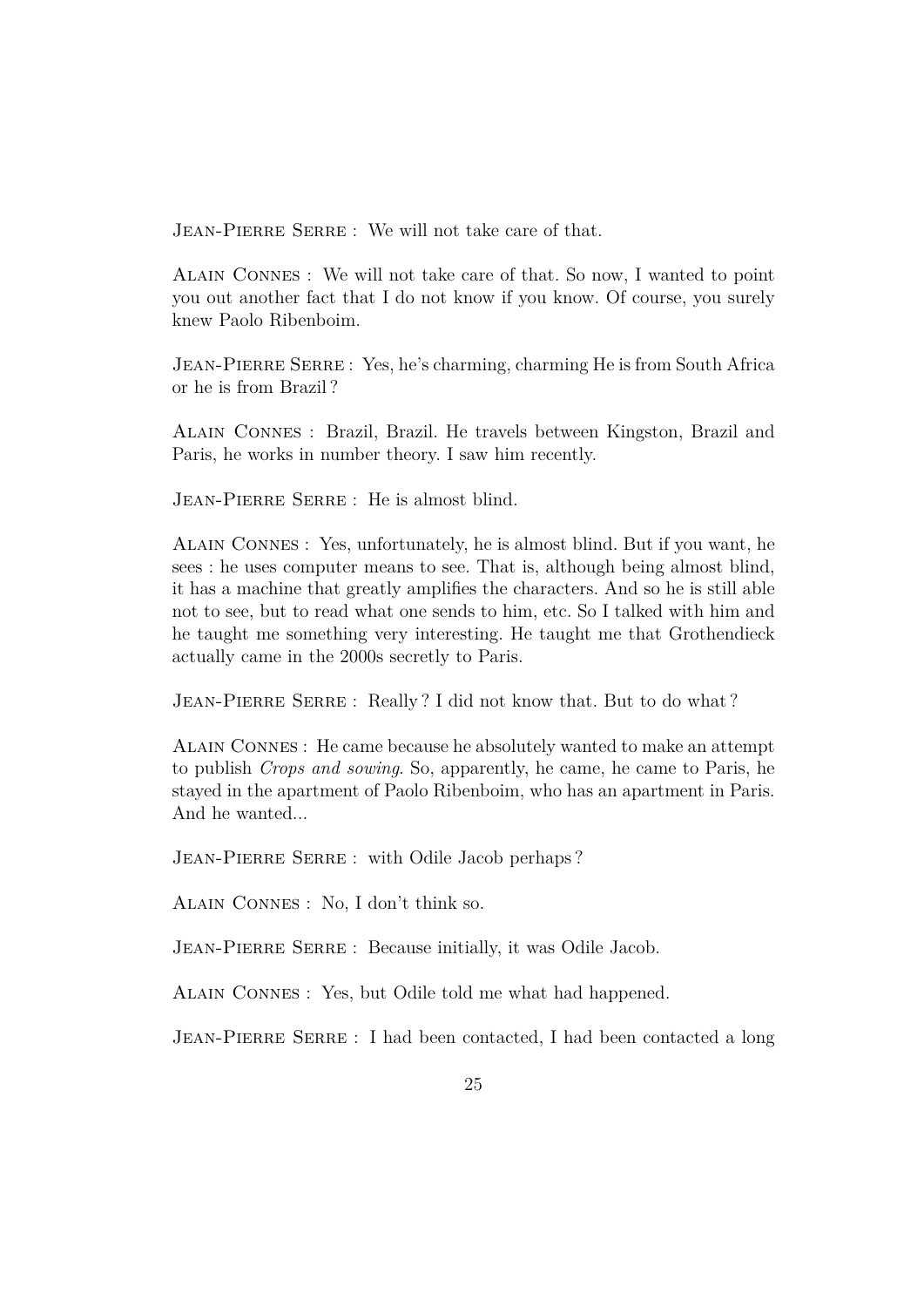time ago, well before 2000. On the publication of that, and finally, I hesitated, and I gave unfavorable opinion, because really, he says trully nasty things, on Deligne, Illusie,

Alain Connes : that's right.

JEAN-PIERRE SERRE : and for those people there, who are good people, to see this written, published and to which they can not answer, you see. It was really unpleasant, for Deligne, in particular.

Alain Connes : For sure.

JEAN-PIERRE SERRE : I think maybe it was SMF that was asking the question Perhaps it's a guy from SMF who contacted me ? But I hesitated because it's interesting, there is no doubt.

Alain Connes : There is a lot of interesting things. That is to say all the polemical side. well, if we could leave it out, the rest would go to you.

JEAN-PIERRE SERRE : Which length? I do not remember...

Alain Connes : it's not so long...

Jean-Pierre Serre : 600 pages ?

Alain Connes : Yes that's it. That's it, a time it's typed, it's between 500 and 600 pages.

Jean-Pierre Serre : Yes it is publishable.

Alain Connes : What he wrote at the beginning, it's to say that he tried to write something which baits the reader, etc. He didn't succeeded in doing that, well, I want to say the non-mathematician reader...

JEAN-PIERRE SERRE : In any case, a day, the whole will be published.

Alain Connes : I even think it's going to be published in the meantime. I do not know if it will be by Hermann or something like that, but I heard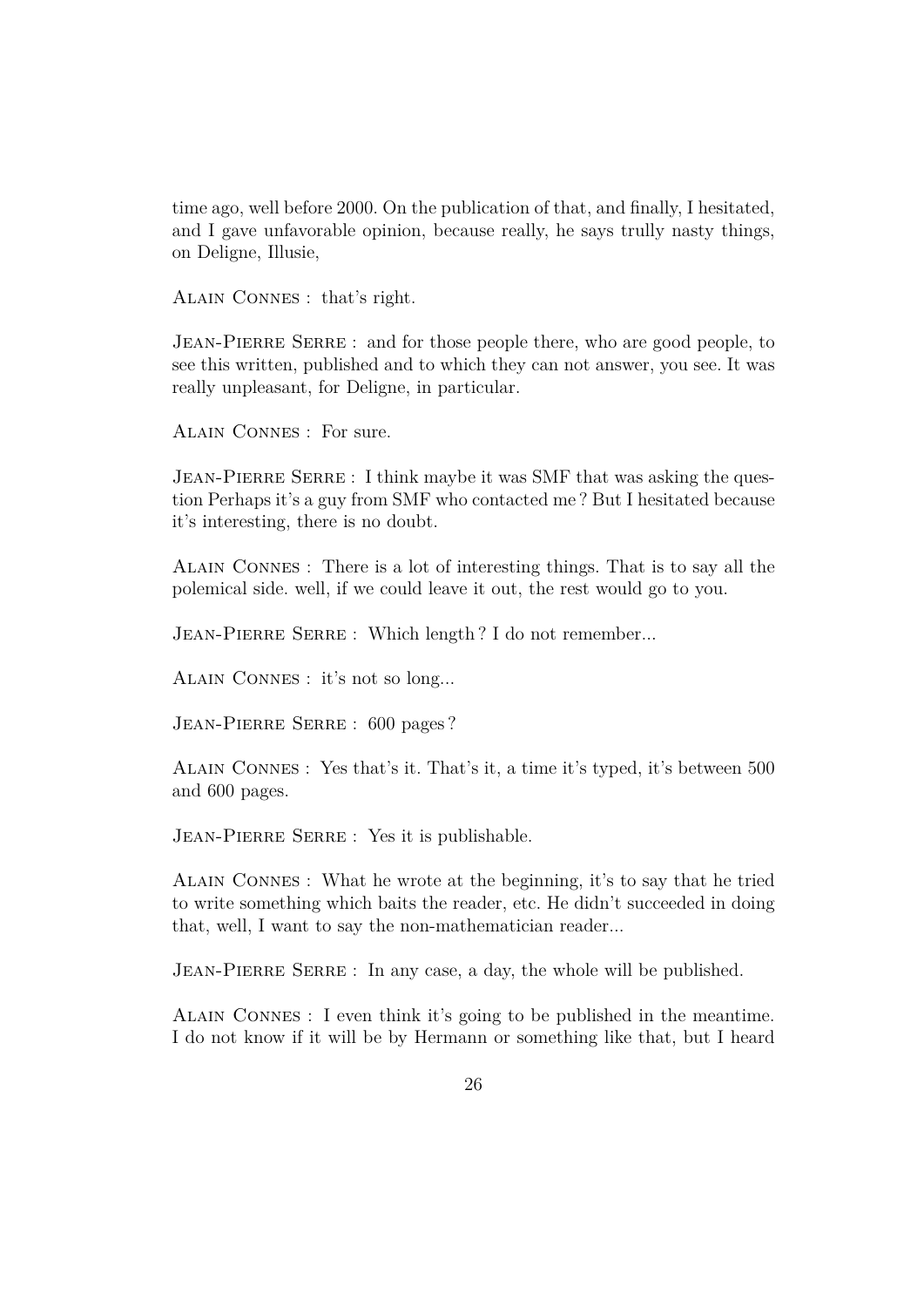that. I heard that recently. Well,

Jean-Pierre Serre : I was not asked.

Alain Connes : No, no, well, it's better to stay away from that. But OK. But if you want, it's true that I regretted that the passages really interesting, because there are interesting passages, were inaccessible.

Jean-Pierre Serre : So yes, if it's still difficult to extract, it happened to me. I extracted three pages on motives you know. And I copied three or four pages from him, splendid and where he is not telling bad about someone. And I had his permission. At the time.

Alain Connes : And it was not trivial to have his permission, but you know what happened. Nobody knows it. That, I do not know if I should talk about it.

Jean-Pierre Serre : Yes you can speak...

Alain Connes : ... what happened at the 50th anniversary of IHES. It was a little earlier. It was in the month of september.

Jean-Pierre Serre : On what year, the 50th anniversary of IHES ? It was ten years ago, so it was in 2008, the death of Cartan, ten years ago and in the month of September... In the month of September, Grothendieck wrote to the librarian of IHES, to ask for books. I don't know if you know about it.

JEAN-PIERRE SERRE : No, I heard talk about something like that. So they sent him those books in time ?

Alain Connes : No, unfortunately, it was unfortunate that the librarian was on vacation at that time. Therefore, the Grothendieck's letter had no answer, no immediate answer,

JEAN-PIERRE SERRE : But finally he returned from vacation after a while.

Alain Connes : But if you want, he became a little impatient. So he wrote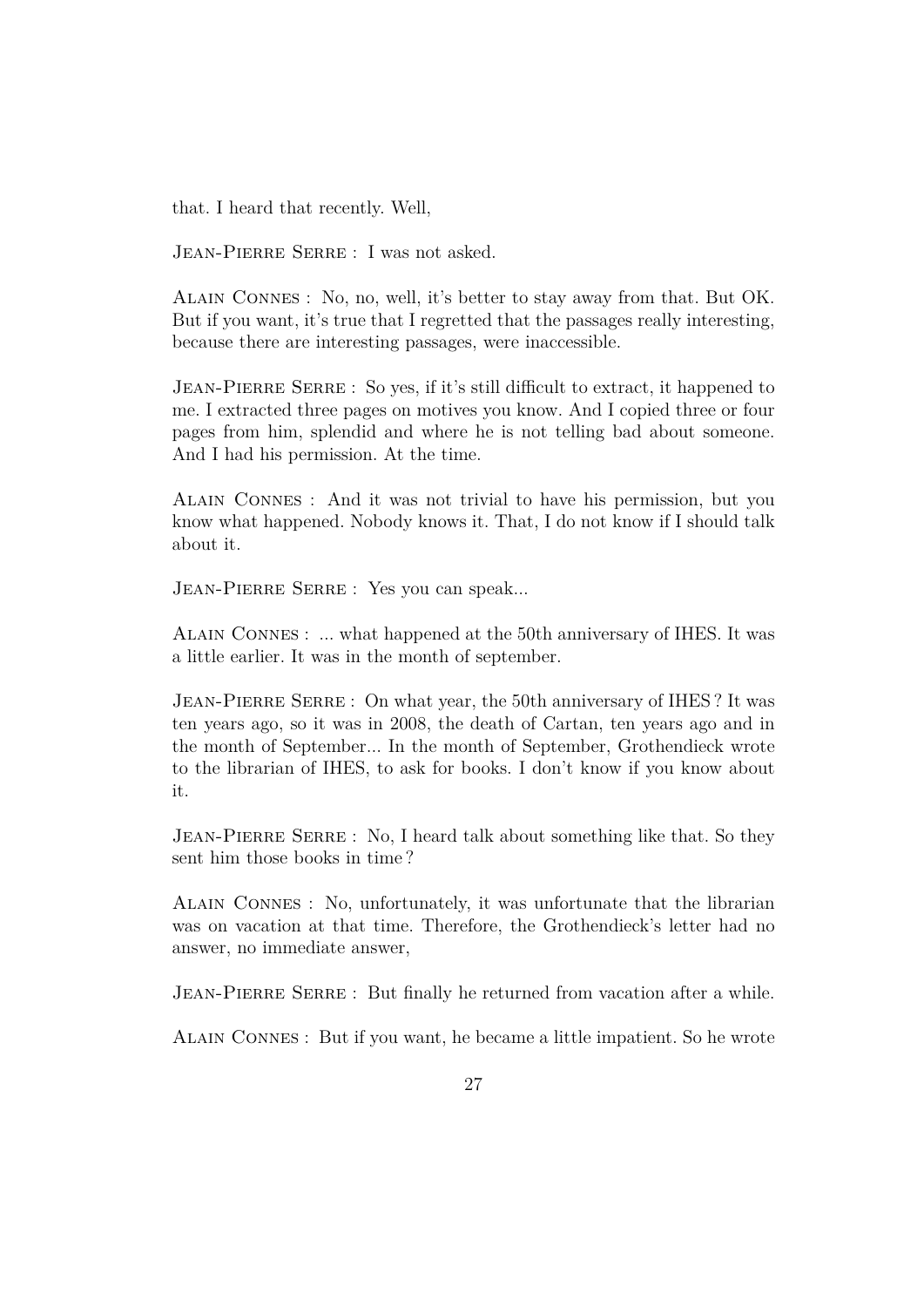to the Director.

JEAN-PIERRE SERRE : Yes, well, okay. Indeed, why not?

Alain Connes : Why not ? It happened that the director was absent at that time...

Jean-Pierre Serre : Aïe ! And that at that moment, the person who answered Grothendieck was not the Director, if you want, Then, there started to be a muddle because finally, the answer was a bit of a generic answer. If you want, saying that good, etc. And there, the tone is mounted.

JEAN-PIERRE SERRE : Telling it was not possible.

Alain Connes : Well, not saying that it was not possible, but let's say that there would be delays, and so on.

JEAN-PIERRE SERRE : Well, it did not say what he wanted to read.

Alain Connes : That's not what he wanted. So, the tone is mounted. Grothendieck wrote a much more... letter, as he was able to do.

JEAN-PIERRE SERRE : Yes, more energetic, yes, already that he was energetic by nature.

Alain Connes : And then the Director was back and the Director tried to answer

JEAN-PIERRE SERRE : Who was the director at that time?

Alain Connes : It was Jean-Pierre Bourguignon who was head.

JEAN-PIERRE SERRE : Bourguignon who knows how to arrange things.

Alain Connes : Yes, of course, but then he tried to fix things. He tried to fix things in explaining that he was absent, and so on. But the tone was up and Grothendieck phoned to Lafforgue, while Laurent Lafforgue was at home. So Lafforgue is an admirer of Grothendieck absolutely unconditional.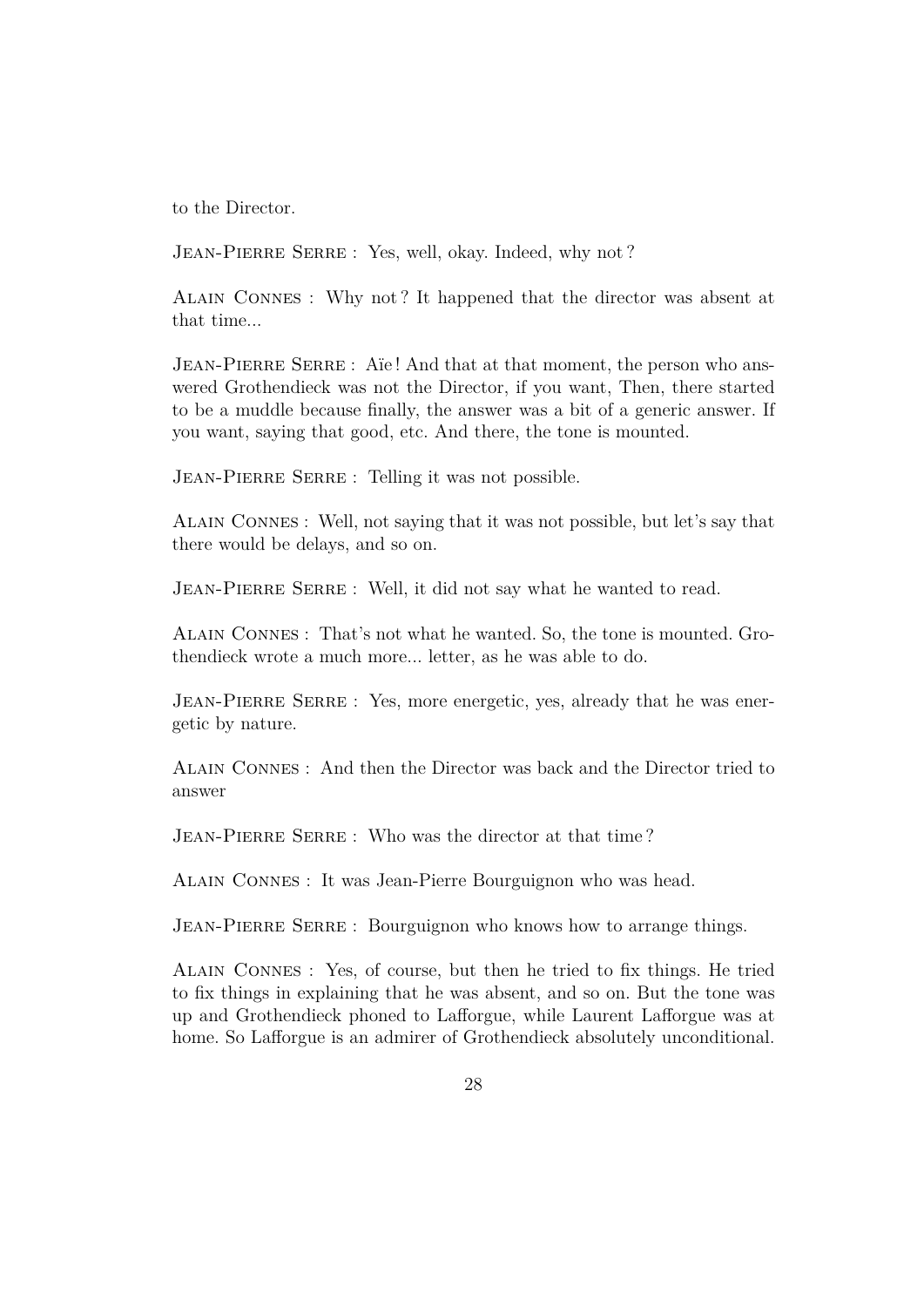As you know, he has his picture on his desk, etc. And one day, Lafforgue returned home, the phone rings when he hears a voice that says...

JEAN-PIERRE SERRE : but he did not know this voice.

Alain Connes : Of course not. Then he believed it was a hoax ?

Alain Connes : No, he was absolutely stunned because he hears on the phone : "It's Alexandre Grothendieck, obviously And then, Grothendieck asked him to pass on to all members of the Scientific Council. At the time, I was a member of the scientific board a copy of these letters and the exchange that had taken place. And that's where I learned that Grothendieck was refugeed. I did not know where he was. I had no idea where he was.

JEAN-PIERRE SERRE : He was already in the Pyrenees, at that time?

Alain Connes : Of course, he was in the Pyrenees since 90. Here, we were in 2008, we were in 2008 already. Since then, I think 91 or 92. he was already in Pyrenees.

JEAN-PIERRE SERRE : At Lasserre or somewhere like that?

Alain Connes : Well, maybe you're going to laugh. I thought it was not a coincidence. That the place where Grothendieck was refugeed was called Lasserre because in *Crops and sowing*, there is a whole development on yin and yang, and so on. And on the idea that Grotendieck rightly has a feminine side in his approach to mathematics, that is not completely meaningless. So, the fact that he is a refugee,

JEAN-PIERRE SERRE : It's what is curious, It may be interesting that he considered that he had a feminine spirit. He told me that I, the male spirit, while I, never knew someone as masculine as him. Also incredible.

Alain Connes : In the correspondence, it's clear, he is a Germanic man.

JEAN-PIERRE SERRE : And he considered him, like a feminine character, and me, on the contrary, as a masculine character.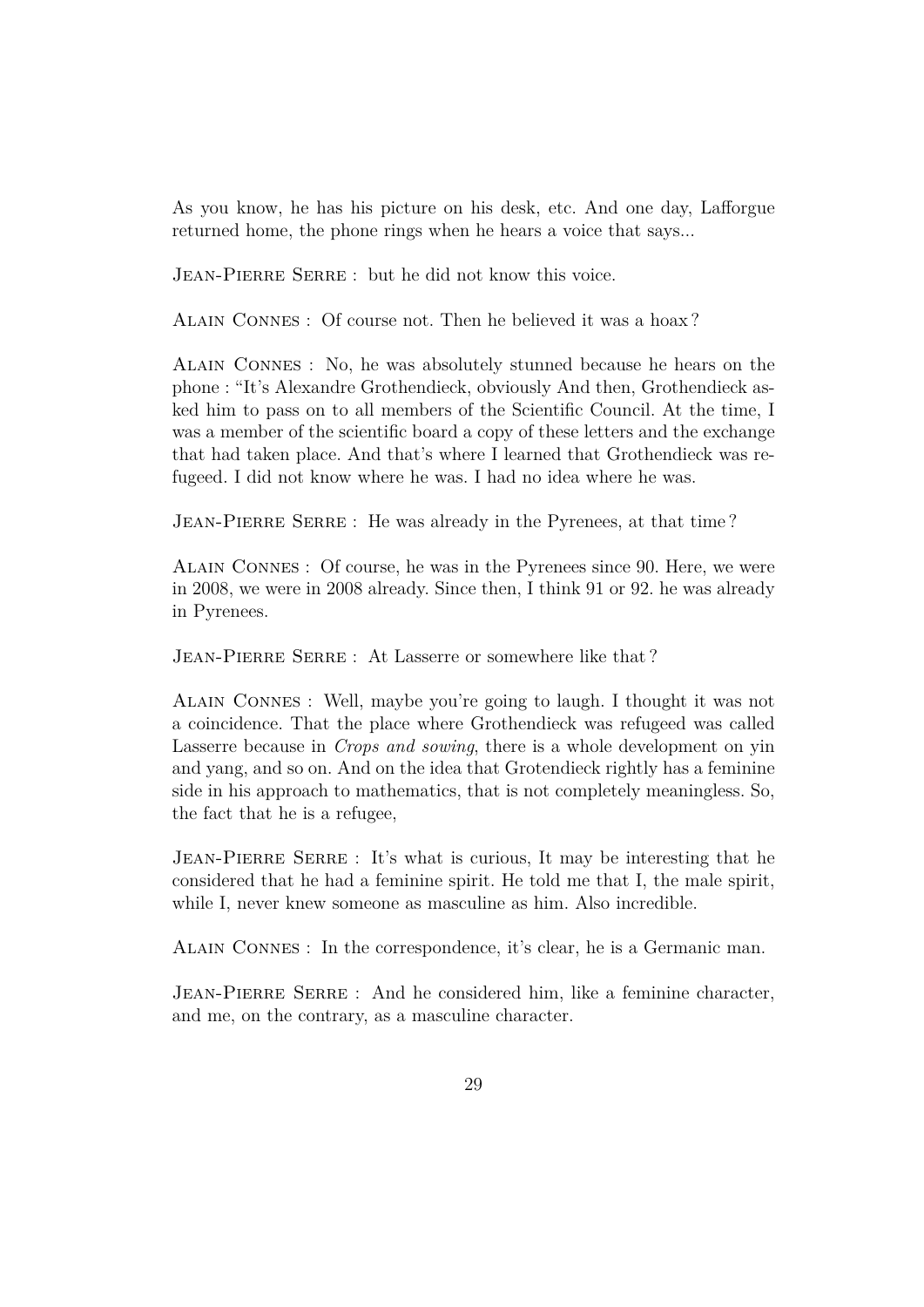Alain Connes : Absolutely. For him, you, you were the prototype of the masculine.

Alain Connes : And all that is explained in great detail in *Crops and sowing*.

JEAN-PIERRE SERRE : But he was taking this in a serious way. All that, by the way, is a feature of Grothendieck. He took everything in a serious way.

Alain Connes : Yes, by the way, it's a question I wanted to ask because, finally, what stands out a lot of these writings is that we did not not feel like he has a sense of humor.

Jean-Pierre Serre : No no no no. He has a sense of the kind of intellectual duty, to push ideas until their maximum, to deepen them. It is a great honesty intellectual.

Alain Connes : Yes, that's for sure, but not the sense of humor.

JEAN-PIERRE SERRE : No, it's not compatible. I can not imagine myself having heared him laugh. Maybe for other things

Alain Connes : But when you say it's not compatible.

JEAN-PIERRE SERRE : We were not able to joke with him

Alain Connes : Yes, but you say it's not compatible. seeing the interview with Cartan, we can not not being struck by the fact that Cartan has an incredible sense of humor.

JEAN-PIERRE SERRE : Yes, but Cartan could not have done Grothendieck's artwork, with a character as his one. Either me, by the way. Yes, I think there is some... I don't know how to say, it asks for an incredible strength. Not compatible with the need of laughs.

Alain Connes : For sure.